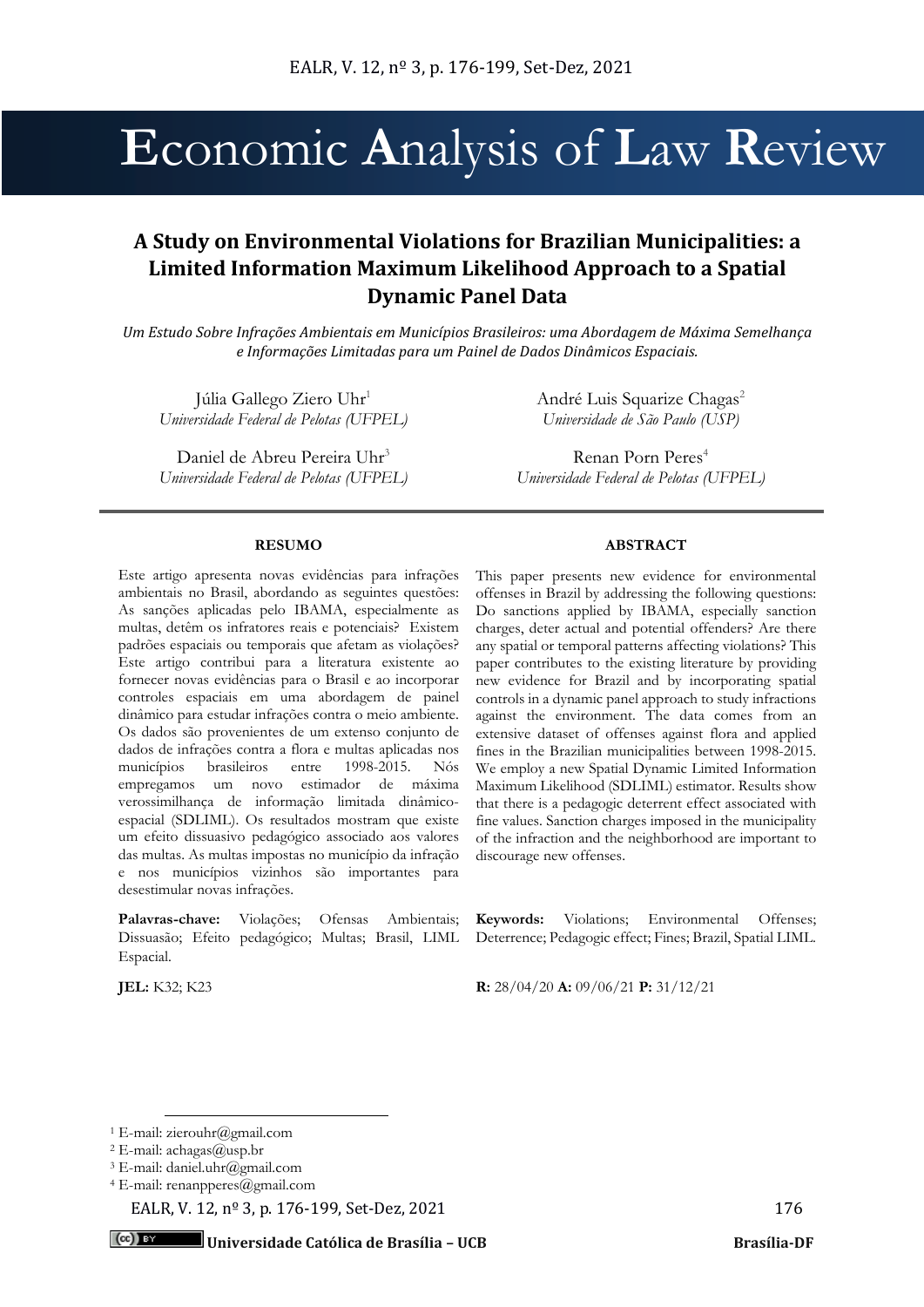# **1. Introduction**

 he continental size of Brazilian territory makes monitoring and enforcing the laws an enormous challenge, mainly when it comes to environmental crimes. The Environmental Crimes Law (ECL), published in 1998, is a milestone in defense of the environment. It International size of Brazilian territory makes monitoring and enforcing the laws an enormous challenge, mainly when it comes to environmental crimes. The Environmental Crimes Law (ECL), published in 1998, is a milestone i Decree 6,514, published in 2008, they define environmental violations and possible penalties to criminals. The Brazilian Institute for the Environment and Renewable Natural Resources (IBAMA) is responsible for monitoring infractions and has the power to apply administrative sanctions. Since its creation, the institute's line of action has been guided by a national and worldwide concern: deforestation and other aggressions against Brazilian flora. IBAMA's annual management reports show not only the significance of technological advances in monitoring deforestation and other offenses but also the proper role of sanctioning for deterring environmental crimes. For example, the reports mention the importance of on-site enforcement actions to the continuous deterrence of illegal practices and that IBAMA acts more effectively in emblematic perpetrators to deter other potential offenders (IBAMA 2008, 2009, 2010). The institute reported that "the strategy of [its] operations focuses on large actions with a pedagogic deterrent effect, based on the decapitalization of offenders, with the seizure of goods and products of environmental crime."<sup>5</sup>

Is there data support for the claim that sanctioning transgressors change the future behavior of actual and potential offenders that are observing IBAMA's actions? Are there spatial and temporal patterns in the distribution of violations? If so, how do these patterns affect violations? To answer those questions, this paper use data on violations against environmental<sup>6</sup> and applied fines (values), recorded by IBAMA, for all Brazilian municipalities<sup>7</sup> between 1998 and 2015<sup>8</sup>. Sanction charges have a significant role in Brazilian legislation since fines are applied individually or cumulatively to other sanctions, therefore being applied to all environmental violations<sup>9</sup>. It is important to note that the assembled dataset provides the resources for an extensive study of environmental infractions and applied penalties at the municipal level, nationwide, and for future papers evaluating other relating aspects. No such study has been undertaken so far. We also contribute to the existing literature by applying a new Spatial Dynamic Limited Information Maximum Likelihood (SDLIML) approach to address the endogeneity between fines and values of penalties.

The research on regulation enforcement is well established. The theoretical foundation proposed by Becker (1968), and later generalized by Posner (1974), was applied by Russell et al. (1986) to pollution control. The first empirical studies focused on the available mechanisms of monitoring and enforcement to regulatory agencies (Magat and Viscusi, 1990; Laplante and Rilstone, 1996; Gray and Deily, 1996; Nadeau, 1997; Helland, 1998; Sigman, 1998; Viladrich-Grau and Groves, 1997). The literature advances in the study of the deterrent effects of sanctions and monitoring on formal and informal perspectives (Afsah et al., 1996, Dasgupta et al., 2000; Stafford,

 $(cc)$  BY

<sup>5</sup> Available at [<https://uc.socioambiental.org/noticia/acoes-de-fiscalizacao-do-IBAMA-e-de-parceiros-levam-a](https://uc.socioambiental.org/noticia/acoes-de-fiscalizacao-do-ibama-e-de-parceiros-levam-a-queda-historica-de-desmatamento)[queda-historica-de-desmatamento>](https://uc.socioambiental.org/noticia/acoes-de-fiscalizacao-do-ibama-e-de-parceiros-levam-a-queda-historica-de-desmatamento).

<sup>6</sup> Brazilian legislation defines various categories of environmental infractions (flora, fauna, pollution, etc.). They are not limited to cases of deforestation, but also deal with situations such as trading or transporting chainsaws, coal, and other minerals without a license, make use of fire or cause fire in rural or forested area, manufacture, sell or release balloons that may cause fire in urban or rural areas, commercialize or maintain ornamental plants without a license. <sup>7</sup> There are currently 5,564 municipalities in Brazil.

<sup>8</sup> Our data set initiated in 1998, the same year of the publication of the Brazilian Environmental Crimes Law.

<sup>9</sup> In Brazil, as for other countries, administrative penalties such as fines are far more common than civil or criminal prosecutions (Alm and Shimschak, 2014). However, we are working on separating the administrative offenses that are also prosecuted as environmental crimes to see the impact of the possibility of incarceration and other heavier penalties for violations.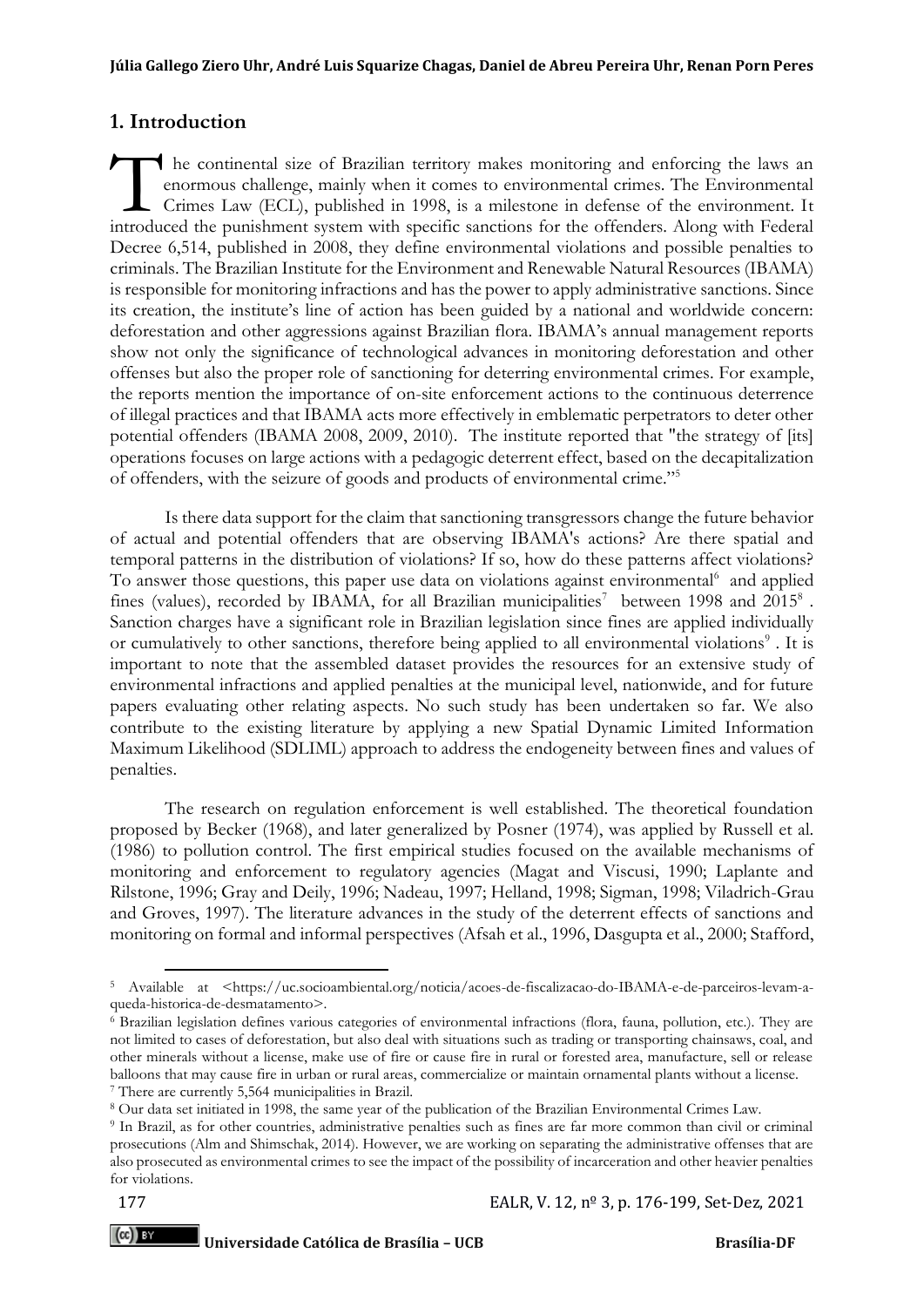2002; Stafford, 2003; Anton et al., 2004; Shimshack and Ward, 2005; Shimshack and Ward, 2008; Rousseau, 2008). Gray and Shadbegian (2007) use spatial analysis to study regulatory compliance. The authors find that compliance is positively spatially correlated, showing that regulatory activity has effects over inspected and neighboring plants in the same state. Almer and Goeschl (2010) studied the deterrent effect of criminal prosecution over environmental crimes in Germany. They find that public trials have a more significant effect on the offense rate than the likelihood of conviction and the magnitude of fines. Gray and Shimshack (2011) review the empirical literature showing that there is sufficient evidence demonstrating how monitoring and enforcement generate not only specific deterrence at the targeted plant, but also substantial spillover effects (general deterrence) by reducing future violations at other firms. More recently, Earnhart and Friesen (2013), Aklin et al. (2014) and Sjöberg (2016) add other important aspects to the analysis: experiential deterrence, corruption as a cause of poor law, the role of local governments in the application of environmental laws.

This paper applies a Spatial Dynamic Limited Information Maximum Likelihood (SDLIML) Estimator that accounts for the potential endogeneity of sanction charges. Fine magnitudes are instrumented using variables suggested by the ECL as extenuating conditions for the penalty gradation: low income and low levels of education of the punished. We are interested in finding the direct (or specific) and indirect (spillover) effects of accessing IBAMA's claim that there is a pedagogic deterrent effect in monitoring and enforcement actions affecting actual and potential offenders. Our main finding is that there is a pedagogic deterrent effect associated with fine values. Sanction charges imposed in the municipality of the infraction and the neighborhood, are important to discourage new offenses. For the long run, fines above 33.7 thousand applied in one municipality are already sufficient to deter violations in the same municipality. When it considered the indirect effects (spillovers), the necessary fine values applied in the municipality, and the neighboring localities are of 22.6 thousand (general deterrence).

The remainder of this paper is organized as follows. The Brazilian environmental legislation, the monitoring procedure, and the enforcement process are presented in the next section. Data and descriptive statistics are discussed in section three. Section four describes the applied methodology (Spatial Dynamic LIML estimator) and the regression equation. The empirical results are discussed in section five. Final thoughts are presented under the conclusions.

# **2. A review of the literature on compliance and enforcement**

The research on regulation enforcement is a well-established research agenda. The theoretical foundation was firstly proposed by Becker (1968). According to him, fines have several advantages over other punishments to enforce a specific action. Fines conserve resources, compensate society as well as punish offenders, and simplify the determination of the optimal probability of punishment and the size of the punishment for those convicted. Offenders who cannot pay fines have to be punished in other ways, but the optimality analysis implies that the monetary value to them of these punishments should generally be less than the fines. Later, Posner (1974) disseminated this idea to the legal community arguing that criminal acts are a source of enormous social costs that no society can ignore, and the modern criminal law is the product of a painstaking evolution powerfully influenced by the explicitly economic approach.

In terms of quantitative empirical studies on compliance and enforcement, Russell et al. (1986) are one of the first work. They considered the command and control practices extensively to pollution control. Other empirical studies focused on the available mechanisms of monitoring and enforcement to regulatory agencies. Magat and Viscusi (1990) examined the impact of

EALR, V. 12, nº 3, p. 176-199, Set-Dez, 2021 178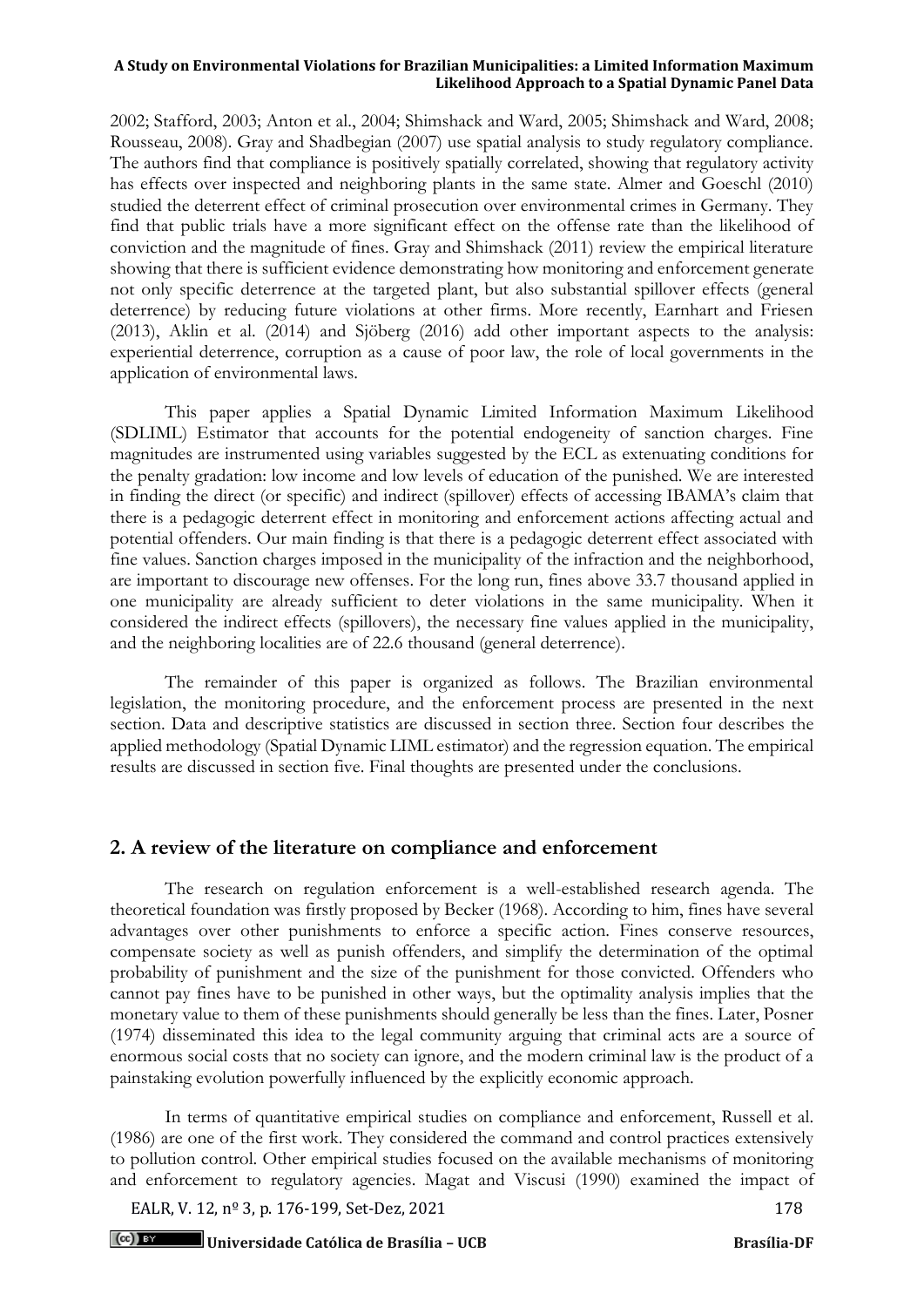inspections on the level of biochemical oxygen demand discharges by pulp and paper plants in the US and on whether or not a firm complied in any given period. A key finding is that inspections substantially reduced discharges with a permanent effect on reducing a firm's future pollution levels. Laplante and Rilstone (1996) observed plants in the pulp and paper industry in Quebec. They found a negative relationship between the probability of inspection and water emissions relative to the cap. Gray and Deily (1996) investigated compliance and enforcement of environmental regulations in the U.S. steel industry and observed a positive relationship between expected inspections and compliance. Nadeu (1997) looked at the effectiveness of the enforcement in reducing the time that manufacturing plants spend in a state of noncompliance. Plants that are found in violation remained so for several periods. His results indicated that the enforcement was effective at reducing the time plants spend violating standards, and the increase in enforcement activity results in a reduction in violation time.

Helland (1998) showed that a violation is punished one-quarter period after it occurs. Surrounding community situation influences the inspections, which suggest a potential interference of interest-group influence. Inspections that detect violations encourage self-reporting, showing that firms demonstrate their desire to cooperate with regulators by disclosing violations. Sigman (1998) studied the determinants of illegal disposal analyzing the frequency of used oil dumping. His results suggested that dumping is sensitive to the cost of legal waste management options, including disposal and reuse, and the threat of enforcement. In particular, state policies that restrict legal disposal cause substantial substitution of illegal dumping. Finally, Viladrich-Grau and Groves (1997) evaluated the effectiveness of Coast Guard enforcement efforts in reducing oil spills. They concluded that: (i) Coast Guard enforcement effort works to decrease both the frequency of oil spills and the spill size, even though in this latter case the effect is smaller; (ii) the expected fine has no effect on either the frequency or size of oil spills; (iii) few spills from non-monitored transfers are detected; and (iv) the implementation of the new performance standards increases the effectiveness of the Coast Guard monitoring efforts.

The literature advanced in the study of the deterrent effects of sanctions and monitoring on formal and informal perspectives. Afsah et al. (1996), for instance, presents a multi-agent model in which the role of government as the regulator would be complemented by the community and the market as monitoring of environmental violations. Thus, the environmental performance of pollutants would be influenced, for example, by groups close to a firm or by its consumers. Welleducated, richer, and organized communities have many ways to ensure compliance with environmental standards. Dasgupta et al. (2000), on the other hand, study the impact of firm characteristics, markets, formal and informal regulation (community pressure) on pollution control for Mexican factories. The authors find little evidence for the effectiveness of market incentives and no evidence of formal regulation for the reduction of emissions in the Mexican industrial sector.

Stafford (2002, 2003) examines the impacts of increased penalties and government spending on the environment for the illegal disposal of hazardous wastes. The results indicate that increased penalties and government spending led to a decrease in violations, i.e., the revised policy had the desired effect by raising the number of companies in compliance with hazardous waste legislation. Anton et al. (2004) study the influence of market incentives on the voluntary adoption of environmental management systems, such as the ISO 14000 standard, and their effect on the environmental performance of companies. The results show that consumer and investor pressures, together with the possibility of punishment and the past scale of emissions, are the most critical determinants for the adoption of environmental management strategies.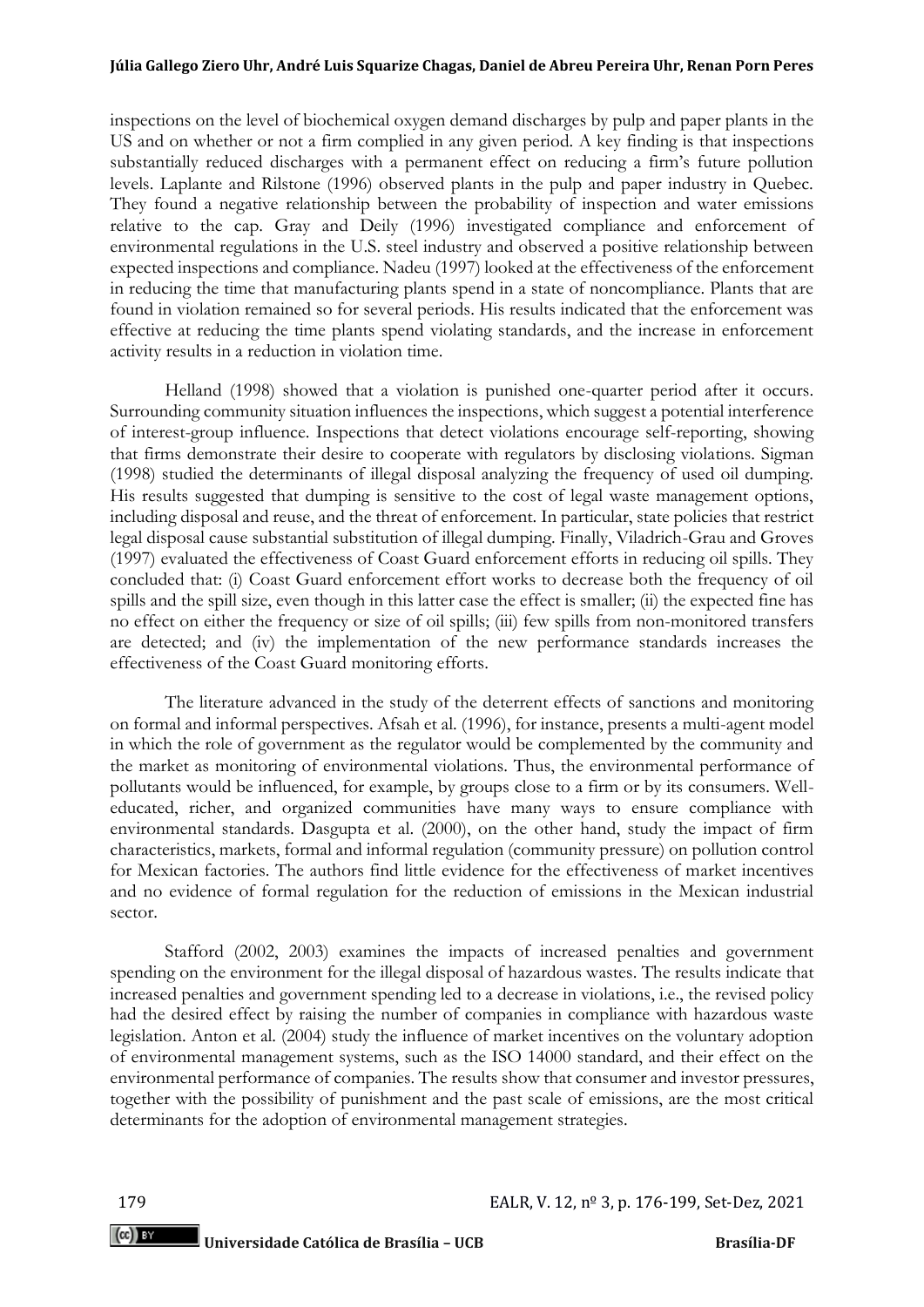Concerning the interaction among firms, Shimshack and Ward (2005) have observed that the effect of a fine imposed on other firms is equal to the firm itself being fined, that is, the specific effect and the spillover effect have the same influence on the firm's decision to commit infringements.

Gray and Shadbegian (2007) use spatial analysis to study regulatory compliance. The authors find that compliance is positively spatially correlated, showing that regulatory activity has effects over inspected and neighboring plants in the same state. Almer and Goeschl (2010) studied the deterrent effect of criminal prosecution over environmental crimes in Germany. They find that public trials have a more significant effect on the offense rate than the likelihood of conviction and the magnitude of fines. Gray and Shimshack (2011) review the empirical literature showing that there is sufficient evidence demonstrating how monitoring and enforcement generate not only specific deterrence at the targeted plant, but also substantial spillover effects (general deterrence) by reducing future violations at other firms. More recently, Earnhart and Friesen (2013), Aklin et al. (2014) and Sjöberg (2016) add other important aspects to the analysis: experiential deterrence, corruption as a cause of poor law, the role of local governments in the application of environmental laws.

Brazil has recent and growing literature on the subject. De Oliveira (2002) discusses the importance of decentralization to implement environmental policies (mainly the creation of protected areas) presenting a case study for the state of Bahia. Assunção et al. (2013) evaluate the impact of monitoring and enforcement actions by IBAMA on Amazon deforestation. The authors use the number of fines as a proxy for command and control. They conclude that IBAMA had a significant role in deterring deforestation: observed deforestation between 2007 and 2011 would have been 73% bigger in the absence of fines. Uhr and Uhr (2014) use data on environmental infractions against flora, but their dataset is for Brazilian states. Using fines as a proxy for regulators willingness to enforce the law, they find that sanction charges have a substantial deterrent effect over environmental violations: a value increase produces a specific effect, reducing infractions on the state in which it was applied, and a spillover effect, reducing offenses in neighboring states. Da Silva and Bernard (2016) argued that the Brazilian system for enforcing environmental law is inefficient. Using data for wildlife infractions and payment of fines in the state of Pernambuco, they show that over twelve years, only 1% of fines were paid.

# **3. The Brazilian Environmental Regulation<sup>10</sup>**

# **3.1 Brazilian environmental legislation**

The Law 9,605/98, known as the "Environmental Crimes Law" (ECL), is considered the most significant political and legal advance in defense of Brazilian environmental resources, adding to other relevant legislation on environmental liability (Federal Constitution, Laws 4,771/65, 6,938/81, 7,735/89, 9,433/97, among others). Despite the name, the law is not restricted to establishing sanctions against environmental crimes but also addresses administrative offenses against the environment. The norm inaugurates the punishment system with specific penalties for the offenders and guides monitoring actions through different categories of environmental crimes.

The ECL defines the concept of "administrative environmental infraction" as "any act or omission that violates the legal rules of use, enjoyment, promotion, protection, and recovery of the

<sup>&</sup>lt;sup>10</sup> This section is based on Federal Legislation, so the same laws apply to all municipalities. For a historical overview of the Brazilian environmental legislation, we recommend reading Drummond and Barros-Platiau (2006).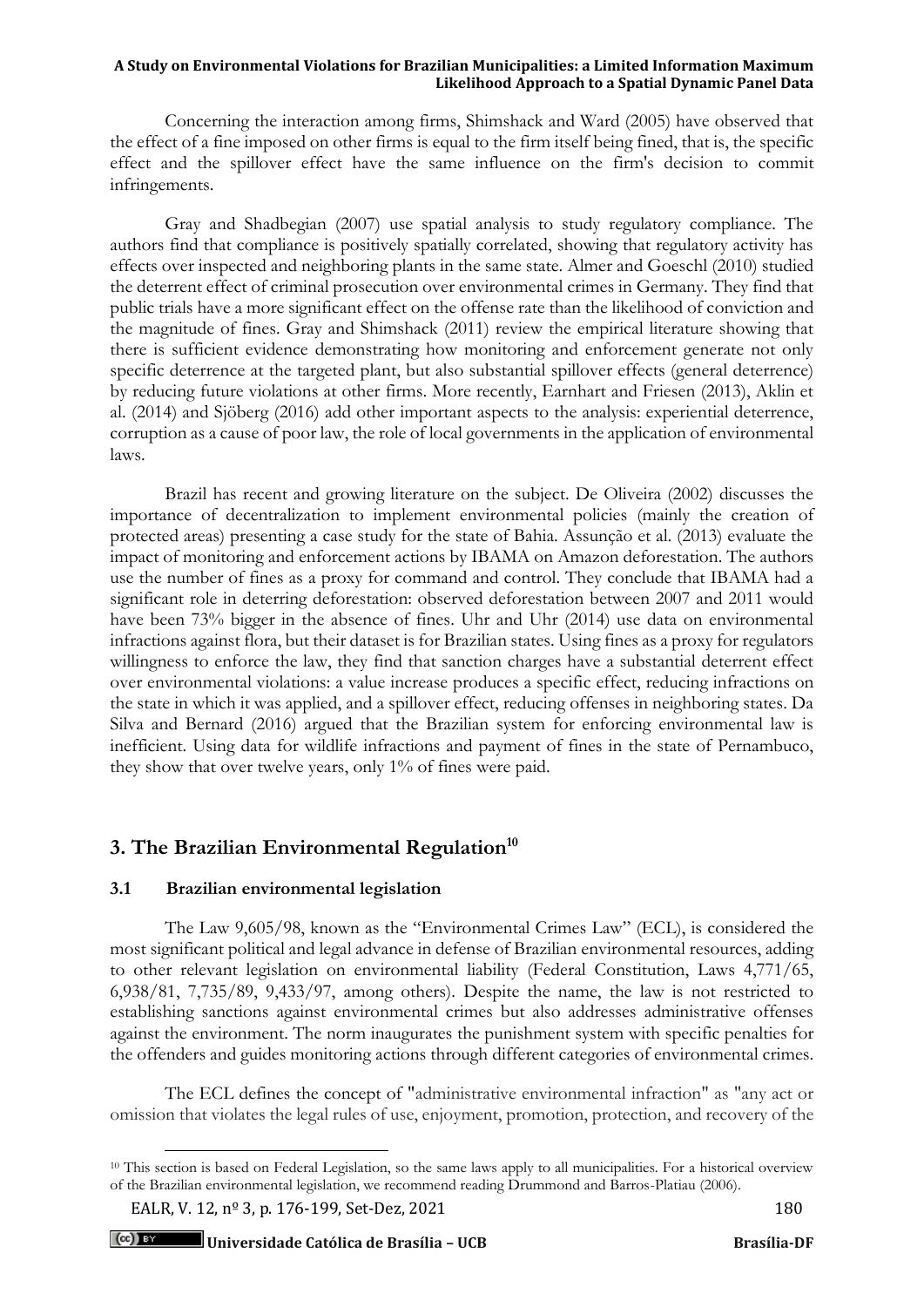environment," this being a rather broad concept. Also, the law establishes, in general terms, the administrative procedure for investigating offenses and the applicable sanctions. The Federal Decrees 6,514/08 and 6,686/08 regulate the types of environmental infractions and administrative penalties applicable to each particular case. The Decree 6.514/08 also deals with the federal regulatory process for investigating these violations in a more accurate way then the ECL.

The Federal Decree 6,514/08 has replaced the previous one (Decree 3,179/99). The difference lies in the aggravation of the penalties imposed; the inclusion of aggravating circumstances such as repeated infringement by the offender in a shorter period than five years; the exclusion of a conduct adjustment term that could replace the payment of a fine; and the addition of new potentially harmful acts to the environment. Also, the Decree reduced the number of possible appeals, from four to two judging instances. The Decree 6,686/08 does not revoke the previous one, but changes and adds new legal devices, making the regulation more comprehensive and rigid.

The following categories of administrative violations against the environment are defined by the law: offenses against flora; fauna; relating to pollution; and other environmental infractions. The Federal Decree 6,514/08 defines administrative offenses against flora, such as: Destroying or damaging forests or other forms of natural vegetation in area considered as "permanent preservation site" without permission of the competent agency; Cut trees in permanent conservation area or whose species are specially protected without authorization; Cause direct or indirect damage to protected areas; Cause fire in woods or forest; Cut or turn hardwood into charcoal; Prevent or hinder the natural regeneration of forests or other forms of native vegetation in protected areas; Clearing forests or other native formations, outside the legal reserve, without authorization of the competent authority; Commercialize chainsaws without a license.

The legislation describes ten different administrative sanctions, such as warning; fine imposition; apprehension of products and by-products or any equipment; activities embargo and the restriction of civil rights. The inspection agent, when communicating the infraction, also indicates the appropriate sanctions to the transgressor. It is important to stress that fines can be issued with (cumulative penalties) or without other sanctions, therefore being applied to all infractions in every case. The values range from fifty to fifty million Reais (local currency)<sup>11</sup>, respecting the relevant unit of measurement for different types of infractions, maximum and minimum values as defined by the law for each violation, the severity of the offense, potential impacts on the health of neighboring populations, and the identification of the offender's economic capacity and level of education. At the time of the final judgment, after the legal process, the fine can be increased or lessened by 50% depending on aggravating or mitigating circumstances predicted by Decrees 6,514/08 and 6,686/08 and IBAMA normative instructions IN 08/03, 14/09 and 10/12.

<sup>&</sup>lt;sup>11</sup> Something between US\$15.00 and 15.3 million dollars.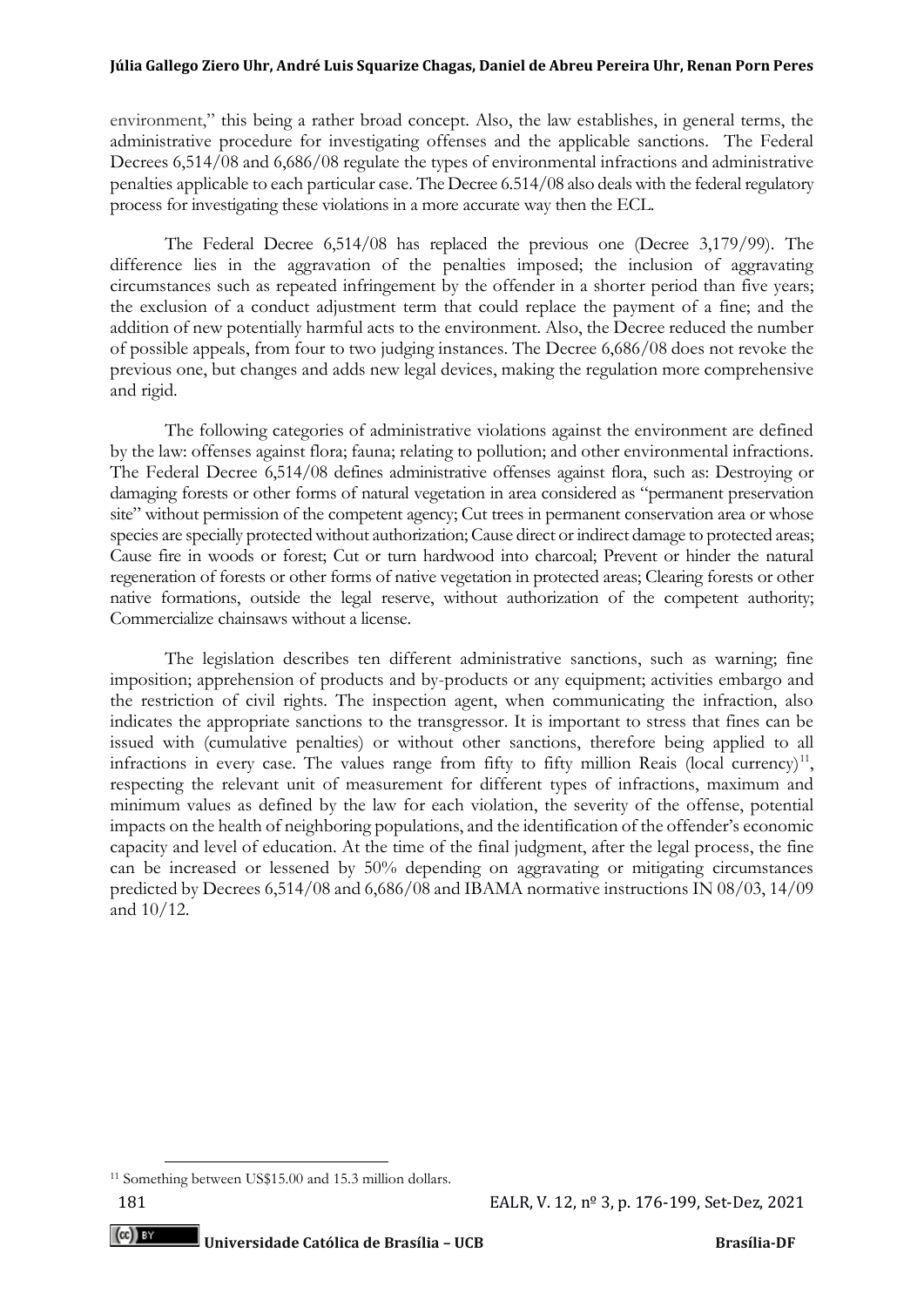# **3.2 The administrative process for monitoring and enforcement of environmental violations**

IBAMA was created in 1989 by Federal Law 7,735. It is linked to the Ministry of Environment (MMA), integrating the National Environmental System (SISNAMA). The institute is responsible for exercising the power of environmental police, performing actions related to surveillance, environmental monitoring, and control, exercising the role of judging the authority and the application of administrative sanctions (Law  $11,516/07$  and IN 10/12). Also, the agency can propose and edit environmental quality norms and standards and establish criteria for managing the use of natural resources through the country. To achieve its objectives, the Institute works in conjunction with other agencies and entities of public administration that are members of SISNAMA, in federal, state and municipal levels. IBAMA has units in all 26 Brazilian states and the Federal District also. Until the 1990s investigation activities were carried out according to complaints and were focused on emergencies such as fires and deforestation, mainly in the Amazon and Pantanal regions. Nowadays, inspections are planned and directed by the use of new technologies such as remote sensing, satellite images, and geo-referenced location, acting throughout the country. After the publication of Decree 6,514/08, Annual Management Reports (IBAMA 2008, 2009, 2010) show that the Institute changed its deterrence methodology. Instead of pulverized actions, monitoring operations became more abundant and focused on "major violators" and critical locations, resulting in fewer inspections, but with higher penalties to decapitalize criminals and deter other potential offenders through a "pedagogic effect."

The agency carries out efforts to investigate actions that might cause pollution or environmental degradation, attacks on fauna and flora, biopiracy and illegal acts in fishing activities. The Institute also performs inspections requested by the Brazilian Public Ministry or through anonymous complaints, with the participation of the civil society.

The procedure for investigating infractions and imposing penalties are both defined by IBAMA IN 10/12. Verified the violation, a notice of infraction is issued, and administrative sanctions are applied following the legislation. In this investigation phase, the assessed is given the possibility of defense within 20 days, counted from the date he became aware of the notification. IBAMA must inform the Public Ministry if the violator's conduct also configures environmental crime. In that case, alongside the administrative investigation, it will take place the criminal prosecution of the environmental crime, carried out by the Public Ministry. After the defense, IBAMA will proceed with the trial, and the offender may appeal within 20 days. Once the notice of infraction is approved, then the enforcement stage begins. At this point, the offender is intimated to pay the fine assigned to him at the time of assessment. The value is increased or reduced by mitigating or aggravating circumstances if any. Recent technological advances are making possible for IBAMA to track all current and past notifications, so the efficiency of the Institute in enforcing the law is increasing, as can be seen by the higher rates of collected fines (IBAMA, 2010). In addition to exercising the power of police and judging authority, IBAMA must disseminate environmental legislation and promote educational activities to reduce violations.

# **4. Data**

All data used in this study came from open sources. Brazilian Access to Information Law guarantees easy access to public interest information produced by government agencies, ensuring mandatory disclosure of data relating to infractions and their penalties imposed by environmental agencies. Data for violations are related to administrative offenses against Flora, between 1998 and

EALR, V. 12, nº 3, p. 176-199, Set-Dez, 2021 182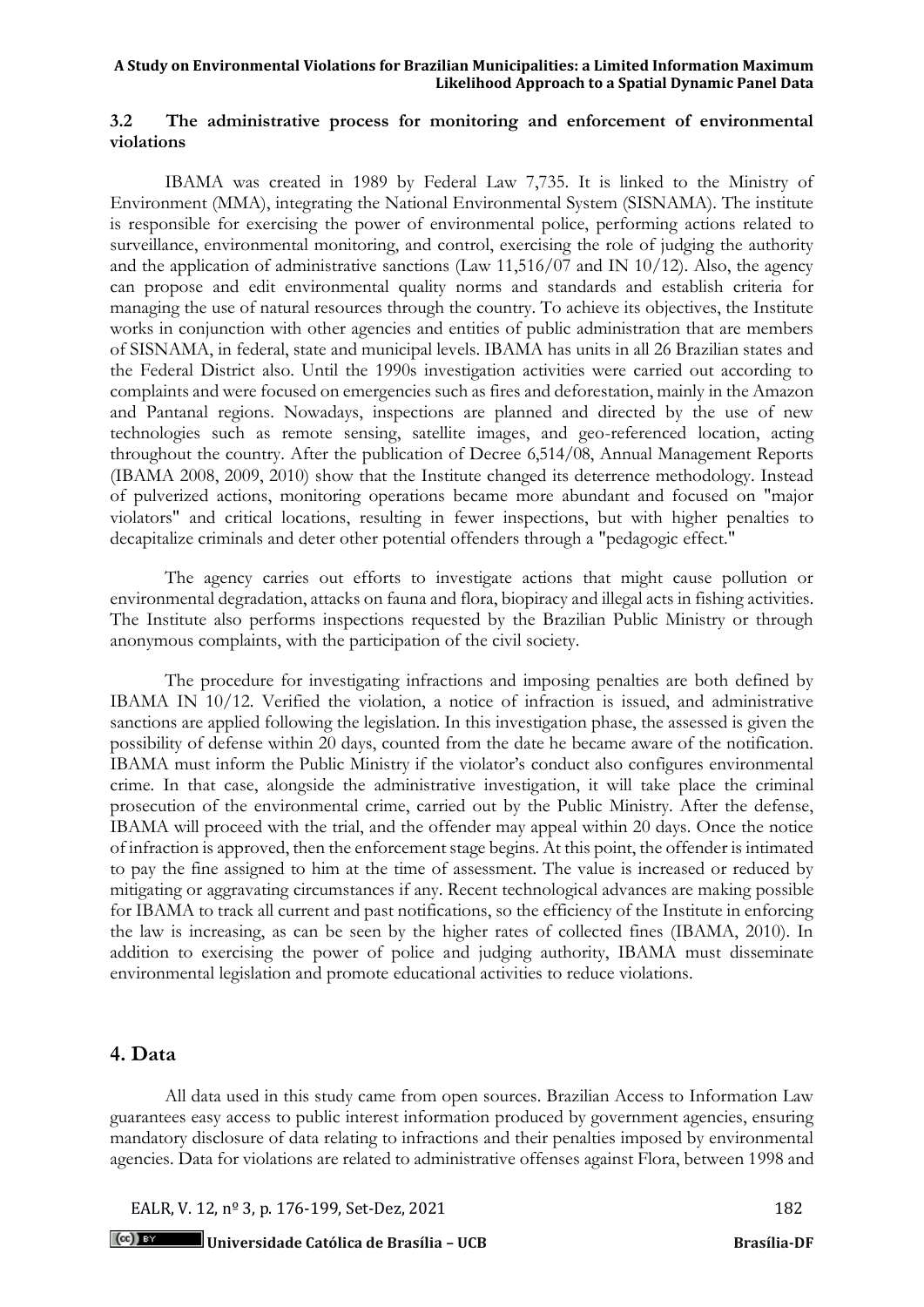2015. For penalties imposed, we use fine values applied to each infraction<sup>12</sup>. This data is available at IBAMA's website<sup>13</sup>.

The database contains violations with fines varying between BRL 50 (US\$12.5)and BRL 50 million (US\$12.5 million), which are the minimum and maximum values as defined by the ECL. The offenses were classified into three categories (warnings, infractions, and outliers) in order to separate the milder cases from those of more significant harm to the environment. The Decree 6.514/08 defines as a warning those administrative infractions that are less harmful to the environment, with a maximum fine not exceeding BRL 1,000(about US\$ 250). It is considered as infractions those cases with fines varying between more than BRL 1,000 and less than or equal to BRL 2.5 million (US\$ 625 thousand). Outliers are the remaining violations (fines up to BRL 50 million, or US\$ 12.5 million)<sup>14</sup>. All this information was grouped at the municipal level for the full set of Brazilian cities<sup>15</sup>. We chose to work all number of violations in every year of the dataset.

Figures 1 to 6 show the distribution of offenses in percentiles for the Brazilian territory (municipalities) and the values of sanction charges for the whole period (aggregated data for 1998 to 2015) separated by violation category (warnings, infractions, and outliers). IBAMA records show that the municipalities with the largest number of annual infractions are in the central-west and northern regions of Brazil, mainly in the states that border or are part of the region called Deforestation Arc<sup>16</sup>. Regarding the values of imposed fines, municipalities in the states of Pará (PA), Amazonas (AM), Maranhão (MA) and Mato Grosso (MT) lead the highest positions. It is important to note that there is a significant number of cities, 818 in total, that did not record any assessment or fine from IBAMA over the 18 years studied. The average number of municipalities per year that registered notifications is 1,658, for a total of 5,482. Therefore, there is a significant number of zeros in the dataset for every year<sup>17</sup>. Another 1,556 cities were assessed only once or twice during the period.

 $(cc)$  by

<sup>&</sup>lt;sup>12</sup> It's important to stress that fines can be issued with (cumulative penalties) or without other sanctions, therefore being applied to all infractions in every case. The inspection agent, when communicating the infraction, also indicates the appropriate sanctions to the transgressor. The fine gradation must respect the relevant unit of measurement for different types of infractions, maximum and minimum values as defined by the law and decrees for each type of violation, the severity of the offense, potential impacts on the health of neighboring populations, and the identification of the offender's economic capacity and level of education, among other minor factors.

<sup>&</sup>lt;sup>13</sup> Crude data contains information about the violator (if physical or legal persons, if public or private firms), the year and municipality of the infraction, the magnitude of the applied fine, the status of the payment, and the legal basis of assessment. We are working on separating public and private companies from individual violators, analyzing recidivism, and on categorizing the offenses that also gave rise to criminal proceedings.

<sup>14</sup> We apply these definitions for the entire period. We deflate fine values for the year 2015 and then apply the listed criteria to classify offenses in warnings, infractions, or outliers for each year of the dataset. Warnings represent 27% of the cases, infractions 72,2%, and outliers 0,8%.

<sup>15</sup> The information provided by IBAMA contained some issues that had to be addressed by the authors, such as duplication of records, fines with lower values than allowed by law, and errors in the description of the municipalities where the violations took place. During the studied period, some municipalities were divided, creating new localities. To avoid potential caveats, we had to adapt the database to only consider the existing municipalities in 1997. Working with Brazilian minimum comparable areas (MCA) is a standard procedure for the spatial econometrics literature. An MCA is a municipality or aggregation of municipalities necessary to enable consistent spatial analyses over time (Da Silva *et al.,* 2016).

<sup>16</sup> This area is composed of 248 municipalities and extends from Rondônia (RO) to Maranhão (MA).

<sup>&</sup>lt;sup>17</sup> Because of that we include a quadratic term for fines in the regressions.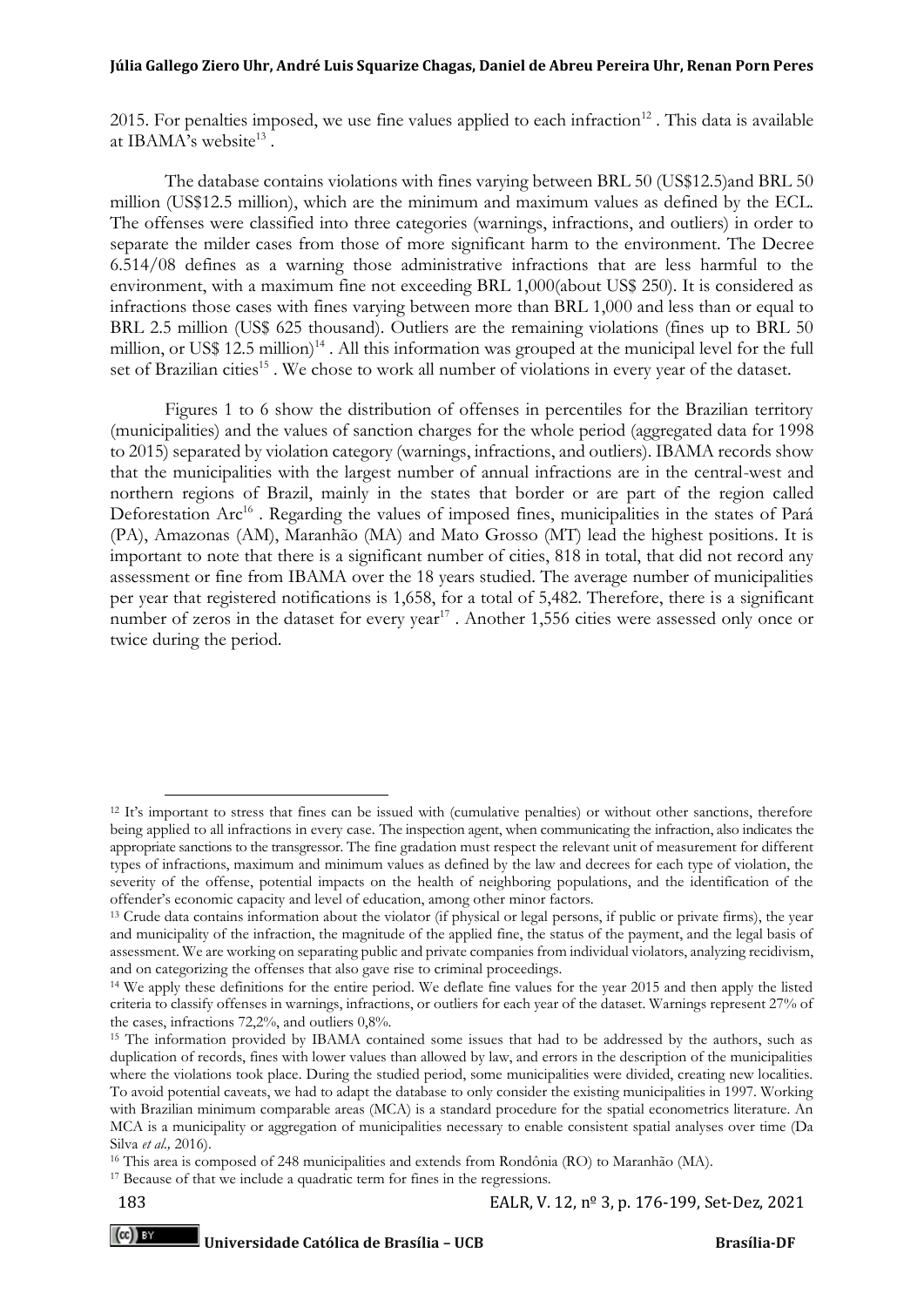

The other variables in the dataset are related to municipal, agricultural production (rice, sugar cane, cattle, coal extraction), available for the entire period, GDP in added value for the agricultural, industrial, and service sectors, available up to 2014, and local population, available for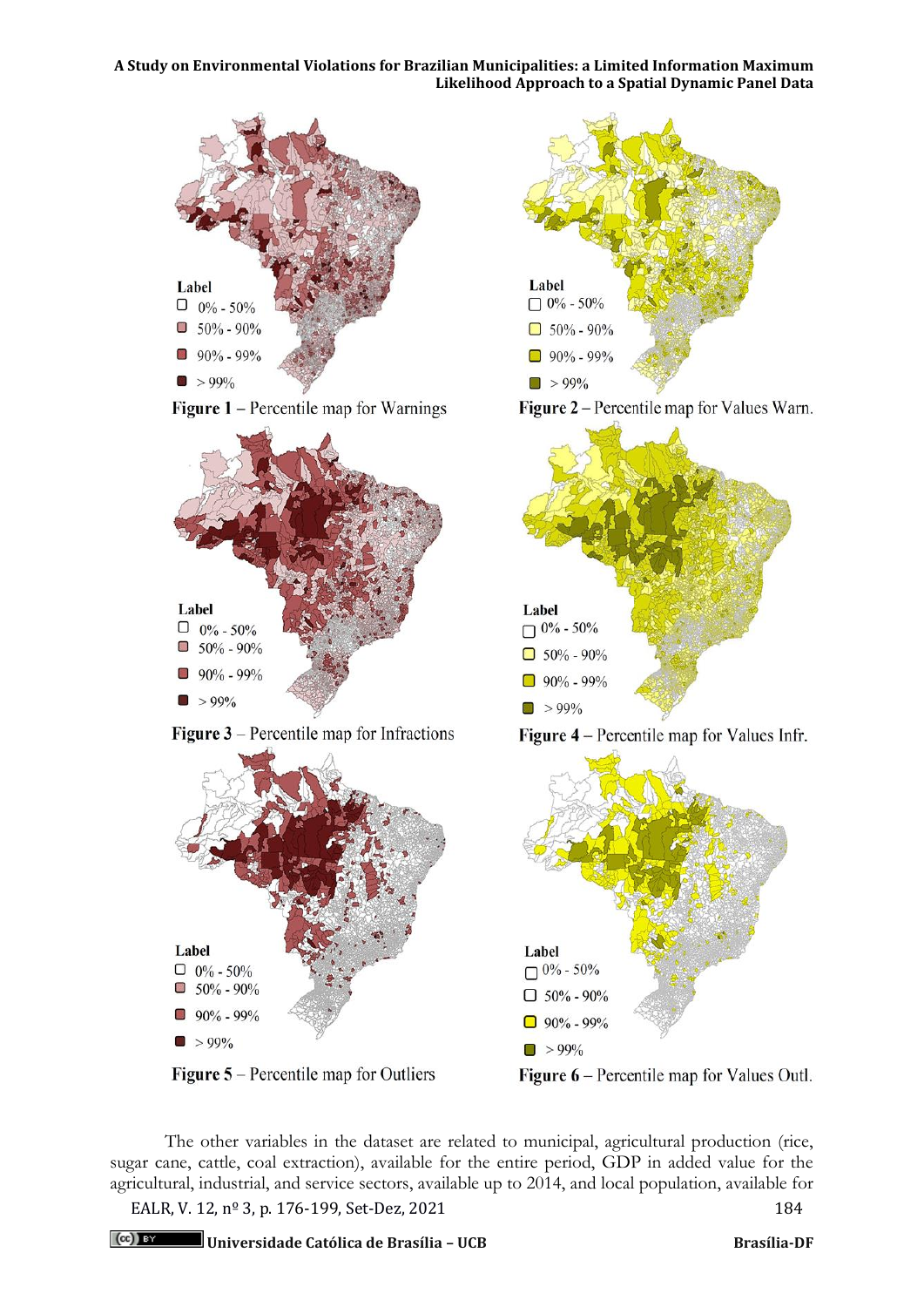| <b>Table I - Descriptive Statistics</b> |                                                           |            |                   |                   |                |  |
|-----------------------------------------|-----------------------------------------------------------|------------|-------------------|-------------------|----------------|--|
| Variable                                | Description                                               | mean       | sd                | max               | Min            |  |
| Warnings <sup>a</sup>                   | of Asst. with<br>fine $\leq$<br>Num.<br>R\$1,000          | 0.288      | 2.449             | 252               | $\Omega$       |  |
| Infractions <sup>a</sup>                | Num. Assessments with<br>$R$1,000 \leq fine \leq R$2.5mi$ | 1.813      | 9.892             | 763               | $\theta$       |  |
| Outliers <sup>a</sup>                   | Num. Assessments with<br>$R$ 2.5mi$ $\leq$ $R$50 mi$      | 0.025      | 0.402             | 38                | $\overline{0}$ |  |
| Total offenses <sup>a</sup>             | Total number of assessments                               | 2.127      | 11.107            | 945               | $\Omega$       |  |
| Value Warn. <sup>a</sup>                | Imposed fines for warnings                                | 162.99     | 1,267             | 147,696           | $\Omega$       |  |
| Value Infrac. <sup>a</sup>              | Imposed fines for infractions                             | 151,234    | 1.6mi             | 125mi             | $\theta$       |  |
| Value Outl. <sup>a</sup>                | Imposed fines for outliers                                | 237,855    | 5.2mi             | 560mi             | $\theta$       |  |
| Value Total <sup>a</sup>                | Total value of imposed fines                              | 389,251    | 6mi               | 567mi             | $\overline{0}$ |  |
| Population                              | Resident population                                       | 33,732     | 200,164           | 12mi              | 724            |  |
| Rice                                    | Ha. of rice production                                    | 554.20     | 2,885             | 91,229            | $\theta$       |  |
| Sugar Cane                              | Ha. of sugar cane production                              | 1,336      | 4,965             | 114,000           | $\overline{0}$ |  |
| Cattle                                  | Cattle livestock                                          | 35,996     | 83,119            | 2.3mi             | $\theta$       |  |
| Coal Extract.                           | Coal extraction in metric tons.                           | 312.13     | 3,924             | 506,888           | $\theta$       |  |
| Agro. GDP <sup>ab</sup>                 | value<br>added<br>Gross<br>of<br>agriculture              | 24,787     | 47,492            | 1.7 <sub>mi</sub> | $\overline{0}$ |  |
| Ind. GDP <sup>ab</sup>                  | Gross value added of industry                             | 120,0001mi | 67mi              | $-2.9mi$          |                |  |
| Serv. GDP <sup>ab</sup>                 | Gross value added of services                             | 268,290    | 3.8 <sub>mi</sub> | 411mi             | 1,194          |  |
| Low Income                              | Workers earning up to 2 MW                                | 69,854     | 17,975            | 100,000           | $\overline{0}$ |  |
| Low Educ. <sup>c</sup>                  | Workers with 4th grade or<br>lower                        | 21,834     | 15,351            | 100,000           | $\overline{0}$ |  |

the 1998-2015 period (including projections for the latter years). Data for these socioeconomic variables can be downloaded at the Brazilian Institute of Geography and Statistics (IBGE)<sup>18</sup> .

Notes: <sup>a</sup>calculated using 2015 prices/deflated to 2015. <sup>b</sup>Values per BRL 1,000. Rates per 100,000 workers. Statistics calculated at the municipal level in panel structure.

Fine magnitudes are instrumented using variables suggested by the Environmental Crimes Law (Law 9,605/98) as extenuating conditions for the penalty gradation: low income and low levels of education. These variables were obtained at RAIS (Annual Report of Social Information), an administrative register of the Ministry of Labor. They refer to the number of workers in the municipality who did not reach the fifth grade of basic education, including illiterates and lower levels of education, and the number of workers in the municipality receiving up to two minimum wages (MW) as monthly income.

Table I presents the variables description and descriptive statistics for the dataset in a panel structure.

<sup>18</sup> [<http://seriesestatisticas.ibge.gov.br/>](http://seriesestatisticas.ibge.gov.br/)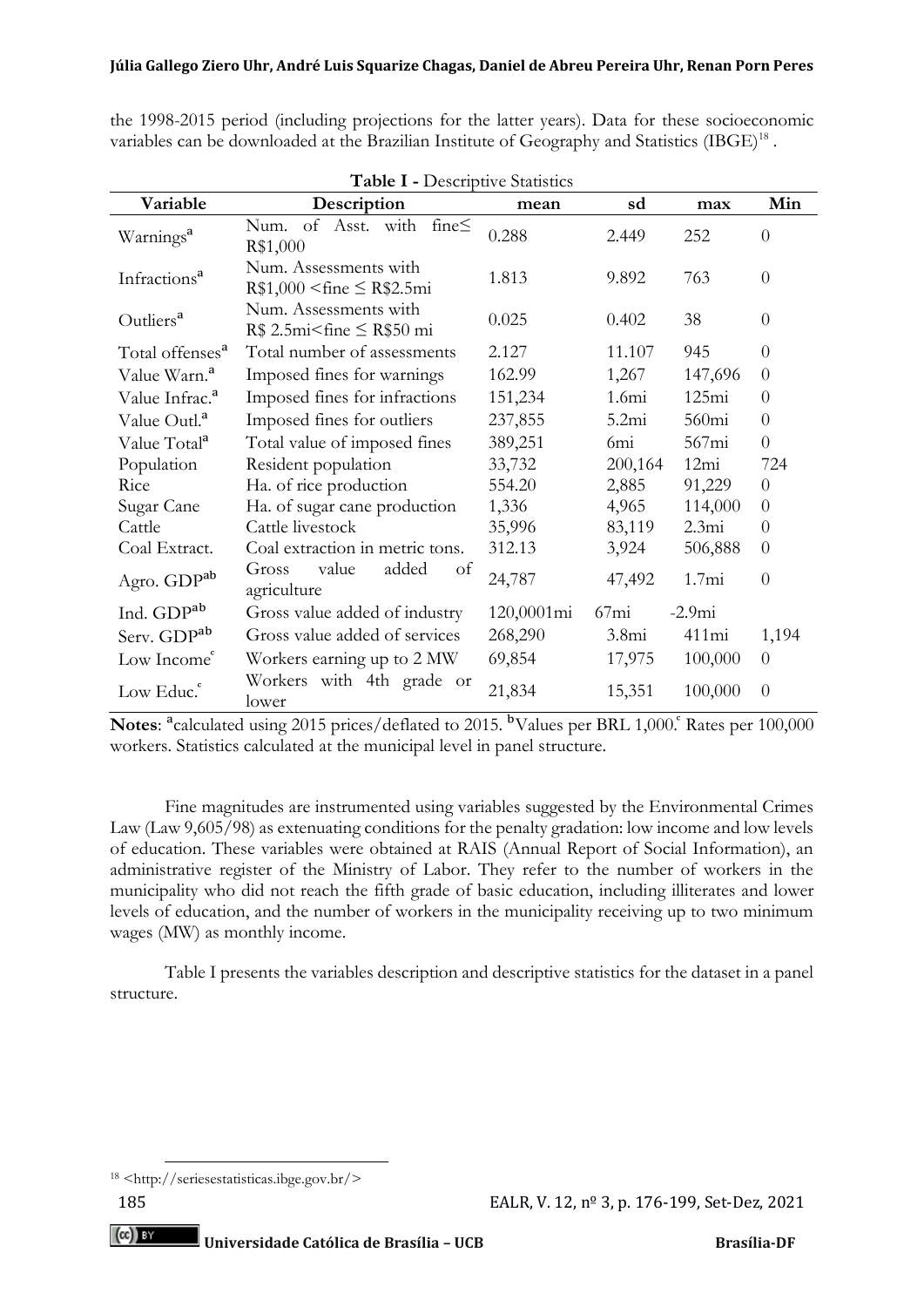# **5. Method**

The standard dynamic spatial panel methodology does not cope with spatial dependence. However, models can be extended to incorporate these effects. One advantage of the panel approach is that it deals with many aspects of spatial heterogeneity as well (Anselin et al., 2008). Our empirical strategy is to use a Spatial Dynamic Panel Data model (SDPD) (Lee and Yu, 2010a) including both spatial, dynamic, and spatial-time effects to investigate the patterns of dependence on environmental violations at the municipal level. The model captures the direct and indirect effects of accessing IBAMA's claim that there is pedagogic deterrent effect in monitoring and enforcement actions affecting actual and potential offenders.

# **5.1 The Spatial Limited Information Maximum Likelihood (LIML) Estimator<sup>19</sup>:**

Consider the model

$$
y_{nt} = \rho W_n y_{nt} + \tau y_{nt-1} + \eta W_n y_{nt-1} + Y_{1nt} \gamma + X_{2nt} \beta + \epsilon_{nt}
$$
\n<sup>(1)</sup>

With

$$
Y_{1nt} = X_{1nt} \Pi + U_{nt} \tag{2}
$$

Where  $y_{nt}$  is a  $nt \times 1$  vector of the dependent variable.  $W_n$  is a  $n \times n$  spatial weights matrix of known constants with a zero diagonal and rows or columns sum less than 1. Consider that  $Y_{1nt}$  is a  $n \times k$  matrix of variables potentially correlated with  $\epsilon_{nt}$ .  $X_{1nt}$  is a  $n \times k_1$  set of instrumental variables that directly affect  $Y_{1nt}$  and  $X_{2nt}$  is a  $n \times k_2$  set of regressors that impact the endogenous variables  $y_{nt}$ .  $\rho$ ,  $\tau$  and  $\eta$  are autoregressive parameter associated with the spatial, time lag and spatial-time lag dependencies, respectively.  $\gamma$  is the parameter of the endogenous variable and  $\beta$  and  $\Pi$  are parameters of independent variables in the first and second equations. It is assumed that the errors  $E(U_{nt}) = 0$  and  $E(U_{nt} | U_{nt}) = \Sigma_u$ . The correlation between  $Y_{1nt}$  and  $\epsilon_{nt}$  is captured by  $E(U'_{nt}\epsilon_{nt}) = \sigma'_{ue}$ . Let's define  $S(\rho) = I_{nt} - \rho W_{nt} - \tau I_{-1,nt} - \eta W_{-1n}$ ,  $Y_{nt}(\rho) = [S(\rho)y_{nt}, Y_{1nt}]$  and  $\Gamma =$ 1 0  $-\gamma$   $I_g$ , where

$$
W_{nt} = \begin{bmatrix} W_n & \mathbf{0} & \cdots & \mathbf{0} \\ \mathbf{0} & W_n & \cdots & \mathbf{0} \\ \vdots & \vdots & \ddots & \vdots \\ \mathbf{0} & \mathbf{0} & \cdots & W_n \end{bmatrix},
$$

EALR, V. 12, n<sup>o</sup> 3, p. 176-199, Set-Dez, 2021 186

<sup>19</sup> Liu (2012) derives the LIML estimator for a spatial autoregressive model with endogenous regressors. We extend that to the panel case.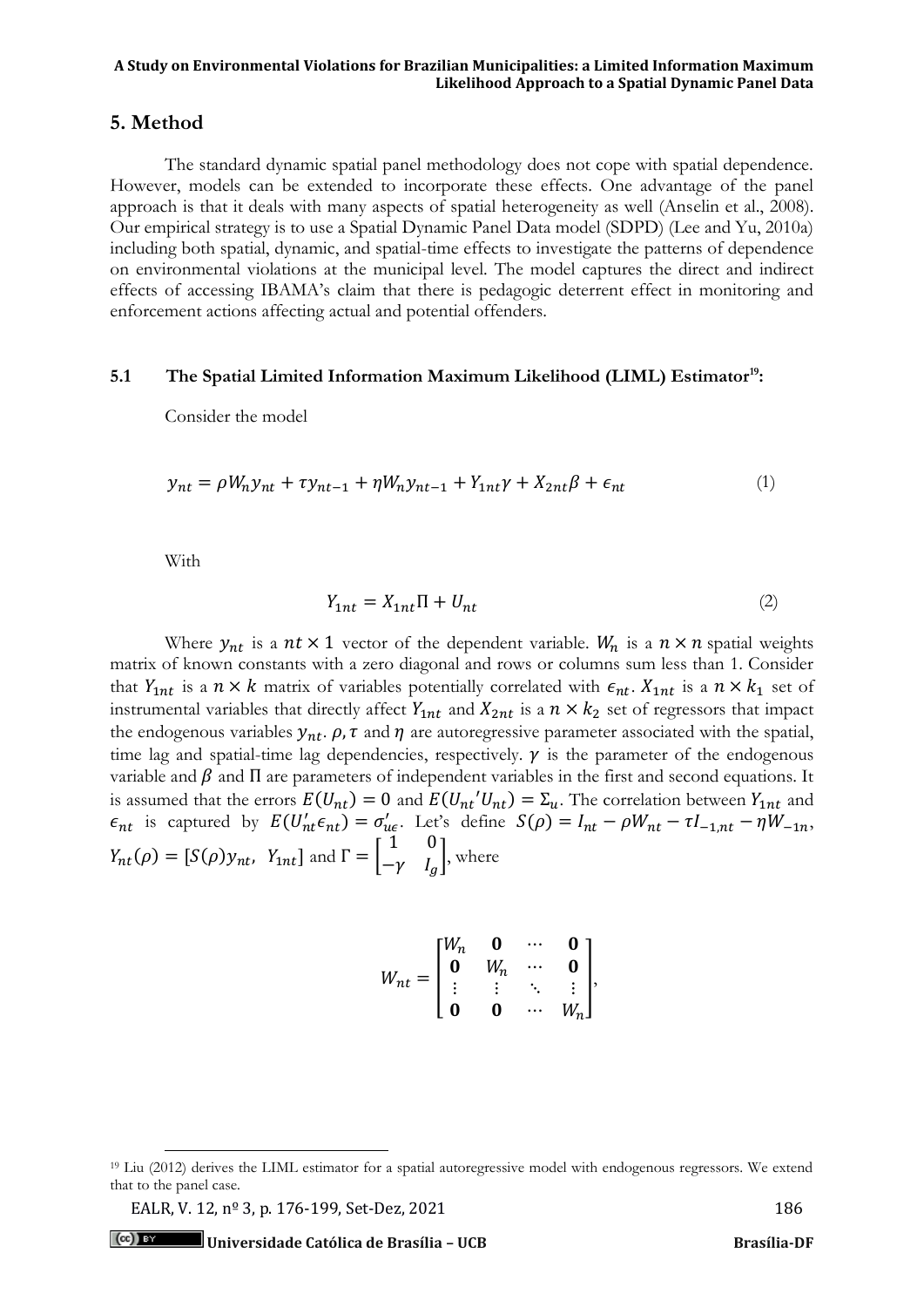$$
I_{nt} = \begin{bmatrix} I_n & \mathbf{0} & \cdots & \mathbf{0} \\ \mathbf{0} & I_n & \cdots & \mathbf{0} \\ \vdots & \vdots & \ddots & \vdots \\ \mathbf{0} & \mathbf{0} & \cdots & I_n \end{bmatrix},
$$

$$
I_{-1,nt} = \begin{bmatrix} 0 & 0 & \cdots & 0 \\ I_n & 0 & \cdots & 0 \\ \vdots & \vdots & \ddots & \vdots \\ 0 & \cdots & I_n & 0 \end{bmatrix},
$$

$$
W_{-1,n} = \begin{bmatrix} \mathbf{0} & \mathbf{0} & \cdots & \mathbf{0} \\ W_n & \mathbf{0} & \cdots & \mathbf{0} \\ \vdots & \vdots & \ddots & \vdots \\ \mathbf{0} & \cdots & W_n & \mathbf{0} \end{bmatrix}, \text{and}
$$

 $I_g$  is the identity matrix  $g \times g$ . So, the model can be written in its short form as  $Y_{nt}(\rho) \Gamma = Z_n$  $\mathcal{H}_{n0} + V_{nt}$ , where  $Z_{nt} = [X_{1nt}, X_{2nt}], B = \begin{bmatrix} 0 & \Pi \\ 0 & 0 \end{bmatrix}$  $\begin{bmatrix} 0 & 0 \\ 0 & 0 \end{bmatrix}$ ,  $\mathcal{H}_{n0} =$  $\tau y_{n0}$   $\eta W_n y_{n0}$  $\mathbf{0}$   $\mathbf{0}$  $\ddot{\textbf{i}}$  $\mathbf{0}$   $\mathbf{0}$ |, and  $V_{nt}$  =  $[\epsilon_{nt}, U_{nt}].$ 

Assuming that the joint distribution of errors is normal, then the density of  $V_{nt,i}$  is given by  $(2\pi)^{-(g+1)/2} |\Sigma|^{-1/2} \exp \left(-\frac{1}{2}\right)$  $\frac{1}{2}V_{nt,i}\Sigma^{-1}V_{nt,i}$ ), where  $\Sigma = \begin{bmatrix} \sigma_{\epsilon}^2 & * \\ \sigma_{\nu\epsilon} & \Sigma_{\nu} \end{bmatrix}$  $\sigma_{u\epsilon}$   $\Sigma_{u}$ . The Jacobian of the transformation of  $V_{nt}$  into  $[y_{nt}, Y_{1nt}]$  is  $S'_{nt}(\rho) \quad \gamma' \otimes I_{nt}$  $\begin{vmatrix} 0_{nt} \varphi & I \ 0_{ntg \times nt} & I_{ntg} \end{vmatrix} = |S_{nt}(\rho)|.$ 

Therefore, the log-likelihood function of this model is given by

$$
\mathcal{L}(\theta, \Pi, \Sigma) = -\frac{nt(g+1)}{2} \ln(2\pi) + t \ln|S_{nt}(\rho)| - \frac{nt}{2} \ln|\Sigma|
$$
  

$$
-\frac{1}{2} \sum_{i} \left[ Y_{nt,i} \Gamma - Z_{nt,i} B - \mathcal{H}_{n0} \right] \Sigma^{-1} \left[ Y_{nt,i} \Gamma - Z_{nt,i} B - \mathcal{H}_{n0} \right]'
$$
(3)

where  $\theta = [\rho, \tau, \eta, \beta].$ 

It is convenient to concentrate the log-likelihood function with respect to  $\Sigma^{-1}$ , as suggested by Davidson and MacKinnon (1993). As  $\frac{\partial \mathcal{L}}{\partial \Sigma^{-1}} = \frac{nt}{2}$  $\frac{nt}{2}\Sigma-\frac{1}{2}$  $\frac{1}{2}[Y_{nt}\Gamma - Z_{nt}B]'[Y_{nt}\Gamma - Z_{nt}B]$ , then we have that  $\Sigma = \frac{1}{n!}$  $\frac{1}{n t}[Y_{nt} \Gamma - Z_{nt} B]' [Y_{nt} \Gamma - Z_{nt} B]'$ . The concentrate log-likelihood function becomes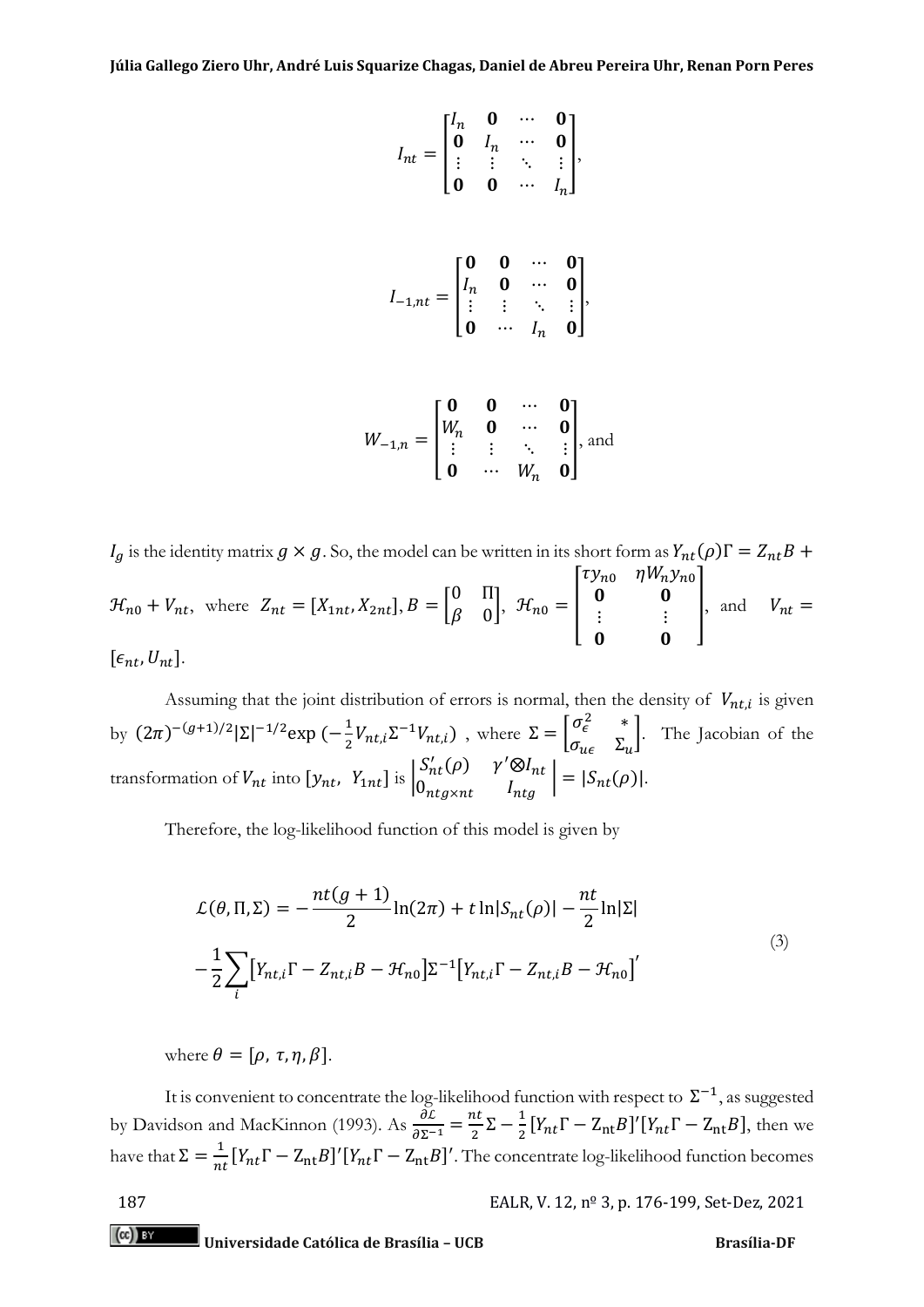$$
\mathcal{L}(\theta, \Pi) = c + t \ln|S_{nt}(\rho)|
$$
  
\n
$$
-\frac{nt}{2} \ln \left| \frac{1}{nt} [Y_{nt}\Gamma - Z_{nt}B - \mathcal{H}_{n0}]'[Y_{nt}\Gamma - Z_{nt}B - \mathcal{H}_{n0}] \right|
$$
  
\n
$$
= c + \ln|S_{nt}(\rho)| - \frac{nt}{2} \ln|V'_{nt}V_{nt}|
$$
\n(4)

where  $c$  is a constant. Consider now an alternative representation of equation (1)

$$
y_{nt} - \rho W_n y_{nt} = \tau y_{nt-1} + \eta W_n y_{nt-1} + Y_{1nt} \gamma + X_{2nt} \beta + \epsilon_{nt}
$$

$$
= z_{nt} b' + \epsilon_{nt}
$$

where  $z_{nt} = [y_{nt-1}, Wy_{nt-1}, X_{2nt}, Y_{1nt}]$  and  $b = [\tau, \eta, \beta, \gamma]'$ . Applying a Cochrane-Orcut transformation to this equation we obtain

$$
y_{nt} - \rho W_n y_{nt} = z_{nt} (z'_{nt} z_{nt})^{-1} z'_{nt} (y_{nt} - \rho W_n y_{nt}) + \epsilon_{nt}
$$
\n(5)

Equation (5) shows that the spatial transformation in the dependent variable could be represented as a projection of this transformed variable on the regression plus the error term. Due to the endogeneity in  $Y_{1nt}$ , the projection of  $y_{nt}$  and  $Wy_{nt}$  in  $z_{nt}$  is potentially biased. Then, we suggest applying an IV correction using all the exogenous variables as instruments. Consider  $h_{nt}$  formed by all exogenous variable, then  $h_{nt} = [y_{nt-1}, Wy_{nt-1}, X_{1nt}, X_{2nt}]_{LL}$ , where LI stressed that only the linear independent columns of *h* are considered. Then, we can consider a correction in (5), as

$$
y_{nt} - \rho W_n y_{nt} = \hat{z}_{nt} (\hat{z}_{nt}' \hat{z}_{nt})^{-1} \hat{z}_{nt}' (y_{nt} - \rho W_n y_{nt}) + \epsilon_{nt}
$$
(5)

Where  $\hat{z}_{nt} = h_{nt} (h'_{nt} h_{nt})^{-1} h'_{nt} z_{nt}$ . Then, we can express  $\epsilon_{nt}$  as the sum of the two terms,

$$
\epsilon_{nt} = \epsilon_{nt}^0 - \rho \epsilon_{nt}^L \tag{6}
$$

Where  $\epsilon_{nt}^0 = y_{nt} - \hat{z}_{nt} (\hat{z}_{nt}' \hat{z}_{nt})^{-1} \hat{z}_{nt}' y_{nt}$  and  $\epsilon_{nt}^L = W_n y_{nt} - \hat{z}_{nt} (\hat{z}_{nt}' \hat{z}_{nt})^{-1} \hat{z}_{nt}' W_n y_{nt}$ . Substituting (6) in  $V_{nt}$  we have

EALR, V. 12, n<sup>o</sup> 3, p. 176-199, Set-Dez, 2021 188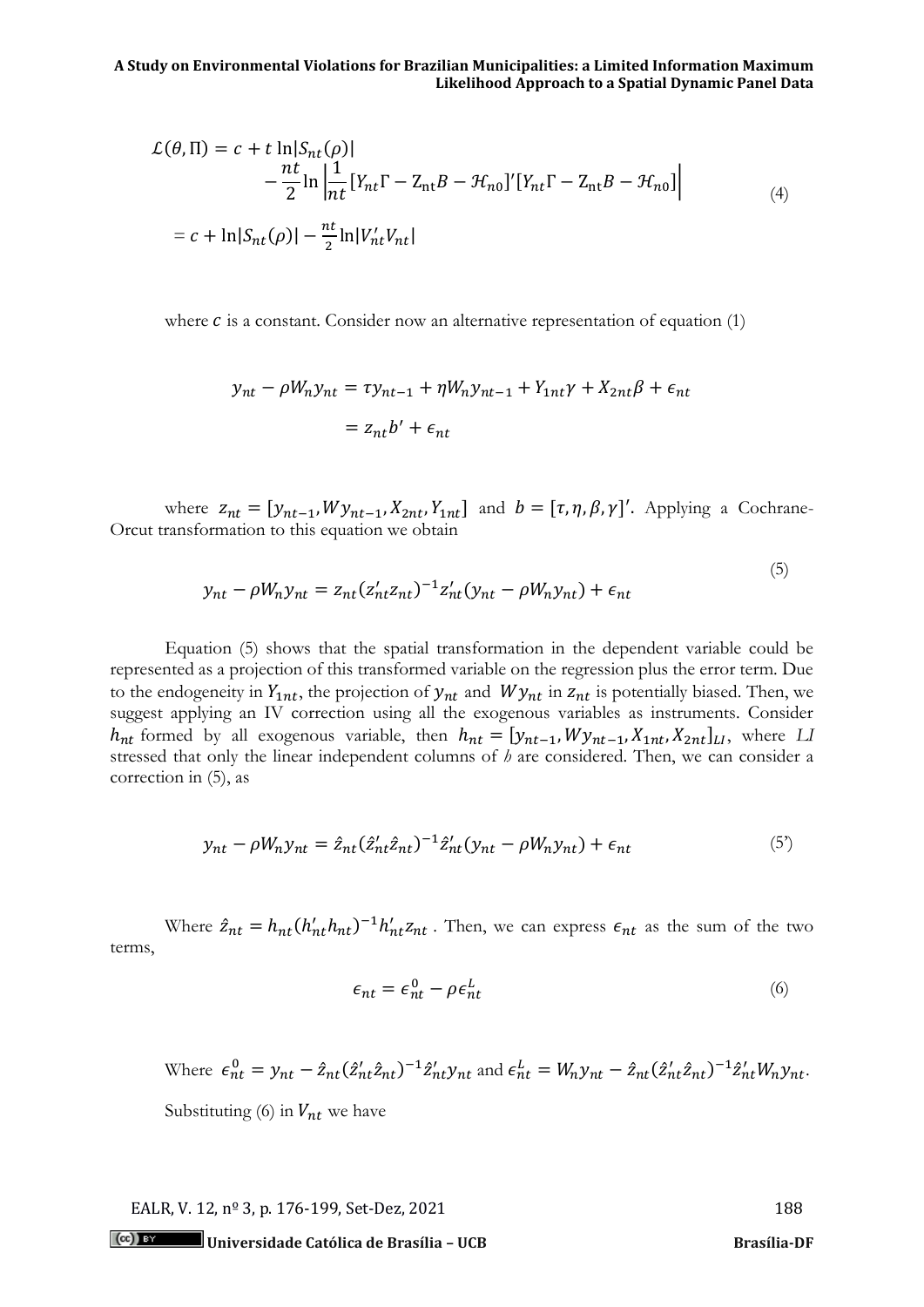$$
E|V'_{nt}V_{nt}| = \left(\frac{1}{n}\right)^{k+1} \begin{vmatrix} \epsilon_{nt}^{0} \epsilon_{nt}^{0} - \rho \epsilon_{nt}^{0} \epsilon_{nt}^{L} - \rho \epsilon_{nt}^{0} \epsilon_{nt}^{L'} + \rho^{2} \epsilon_{nt}^{L'} \epsilon_{nt}^{L} & (\epsilon_{nt}^{0} - \rho \epsilon_{nt}^{0})' U_{nt} \\ U'_{nt}(\epsilon_{nt}^{0} - \rho \epsilon_{nt}^{0}) & U'_{nt} U_{nt} \end{vmatrix}
$$

Finally, we can rewrite the log-likelihood (4) as

$$
\mathcal{L}(\rho) = c + t \ln |S_{nt}(\rho)| - \frac{nt}{2} \ln |e(\rho, b)| - \frac{nt}{2} \ln |\mathcal{U}(\rho, b)| \tag{7}
$$

Where  $\ln|S_{nt}(\rho)| = \ln |I_n - \rho W_n|$ , due to the proprieties of the determinant of diagonal block matrices,  $e(\rho, b) = \frac{1}{n}$  $\frac{1}{n}$ ( $\epsilon_{nt}^{0'} \epsilon_{nt}^{0} - 2\rho \epsilon_{nt}^{0'} \epsilon_{nt}^{L} + \rho^2 \epsilon_{nt}^{L'} \epsilon_{nt}^{L}$ ), and  $\mathcal{U}(\rho, b) = \frac{1}{n}$  $\frac{1}{n}[U'_{nt}U_{nt} U'_{nt}(\epsilon_{nt}^0 - \rho \epsilon_{nt}^0)e(\rho, b)^{-1}(\epsilon_{nt}^0 - \rho \epsilon_{nt}^0)'U_{nt}$ ]. To avoid efficiency questions, sensitive in LIML context, we employed the bias correction suggested by Yu et al. (2012).

# **5.2 Monte Carlo Simulation**

We run a Monte Carlo evaluation of the Spatial Dynamic LIML (SD-LIML) estimator performance compared to the results with a GMM-IV estimator, similar to the Kelejian and Prucha (1999) and Kapoor et al. (2007) approach, in which the endogeneity of  $W_n y_{nt}$  is treated considering the spatial lag of the exogenous variable as an instrumental variable. Specifically, we consider  $W_n X_{2nt}$ ,  $W_n X_{1nt}$  and  $X_{1nt} X_{2nt}$  as instrumental variables. In each simulation we change the panel sample size considering  $n = (20,100)$  and  $t = (10,25,50)$ . We also change the correlation between  $U_{nt}$  and  $\epsilon_{nt}$ , considering three situations: a small correlation (0.1), a median (0.5), and a strong correlation (0.9). For each simulation we change the spatial parameters ( $\rho$ ,  $\tau$ , and  $\eta$ ) in a set of values (-0.9, -0.5, -0.2, 0, 0.2, 0.5, 0.9). The spatial matrix was defined as a circular world in the following sense: for the first and last one third of the regions, we consider one neighbor at right and one and left; for the remained one third of the regions, we consider five neighbors at right and five neighbors at left. To avoid non-stationarity, we limit the simulation to that combination of parameters in that  $\frac{\tau + \eta}{1 - \rho}$  $\left|\frac{\tau+\eta}{1-\rho}\right|$  < 1, and  $\left|\frac{1}{1-\rho-\rho}\right|$  $\frac{1}{1-\rho-\tau-\eta}$  < 1. These inequalities assure the short and the long run stationarity, respectively. Then, we consider 1,032 different combinations of parameters and, for each of them, 500 simulations were run. The graphics with the bias and the root mean square error (RMSE), resuming the results by level of the spatial and temporal parameters are presented in figure 7. For the spatial parameter  $(\rho)$ , both estimators (SD-LIML and GMM-IV) have good results in terms of bias, but the Spatial Dynamic LIML has RMSE lower than the GMM-IV estimator. For the two other parameters, the temporal lag and the spatial-temporal lag the Spatial Dynamic LIML overcome the GMM estimator both in terms of bias and RMSE statistic. These results give us certainty about the use of SD-LIML in the empirical work.

Therefore, we estimate the following regression for each category of offenses:

$$
y_{nt} = \alpha + \rho W_n y_{nt} + \tau y_{nt-1} + \eta W_n y_{nt-1} + \gamma_1 F_{nt} + \gamma_2 W_n F_{nt} + \gamma_3 F_{nt}^2 + \gamma_4 W_n F_{nt}^2 + X_{2nt} \beta_1 + W_n X_{2nt} \beta_2 + \varepsilon_{nt}
$$
\n(7)

189 EALR, V. 12, nº 3, p. 176-199, Set-Dez, 2021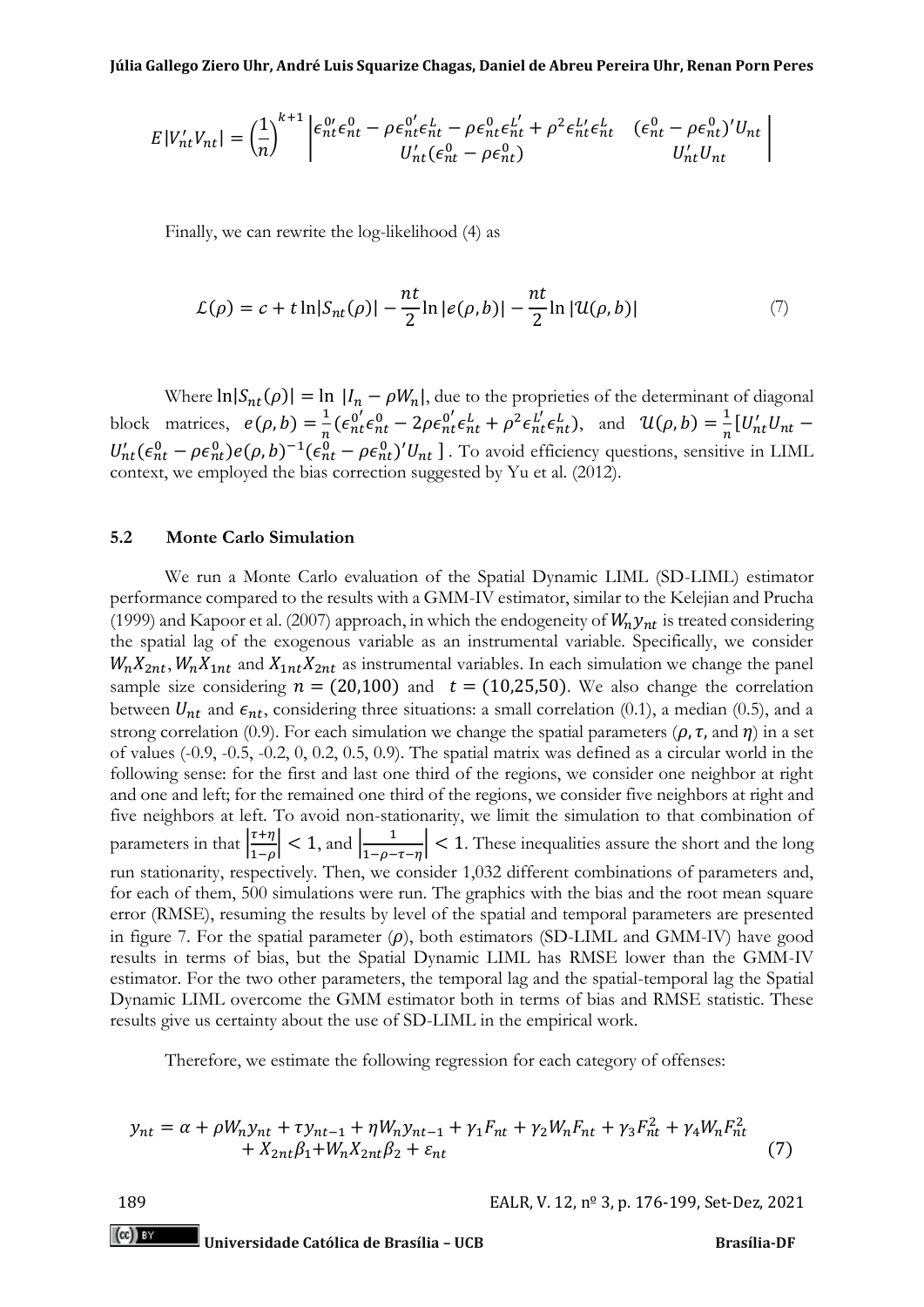for  $n = 5,482$  (Brazilian municipalities);  $t = 1998, \ldots, 2015$  (years);  $y_{nt}$  is the logarithm of the offense rate per 100 thousand inhabitants for a given location and year;  $F_{nt}$  is the natural logarithm of total value of imposed fines for a given location;  $X_{2nt}$  represents control variables (all in natural logarithm);  $W_n$  is the spatial weights matrix<sup>20</sup>,  $\alpha$  is the constant, and  $\varepsilon_{nt}$  is the error term. The set of parameters to be estimated is given by  $(\alpha, \rho, \tau, \eta, \gamma_1, \gamma_2, \gamma_3, \gamma_4, \beta_1, \beta_2)$ . Fines are instrumented using the Low-income and Low-education variables (and their spatial lags) discussed earlier. We included quadratic terms for fines due to the expressive number of municipalities without registered violations in each period.

In equation (7) the value of the dependent variable (violations) for one location is jointly determined with that of the neighboring municipalities. Therefore,  $W_n y_{nt}$  is the weighted average of the neighboring observations, with weights defined by  $W_n$ ;  $W_n y_{nt-1}$  is the weighted average of the neighboring observations one year prior; and  $y_{nt-1}$  is the number of violations in the same location is the previous year. The coefficients  $\rho$ ,  $\tau$ ,  $\eta$ , represent the pure spatial effect, the spatialtime effect, and the pure dynamic effect, respectively.

<sup>&</sup>lt;sup>20</sup> The size of the spatial weights matrix was chosen using the Akaike criterion for data adjustment (Stakhovych and Bijmolt, 2009). The best fit was obtained with a matrix  $q = 5$  nearest neighbors. We tested changing the matrix to  $q=$ 15, 20 and 25 and the estimated coefficients did not alter significantly.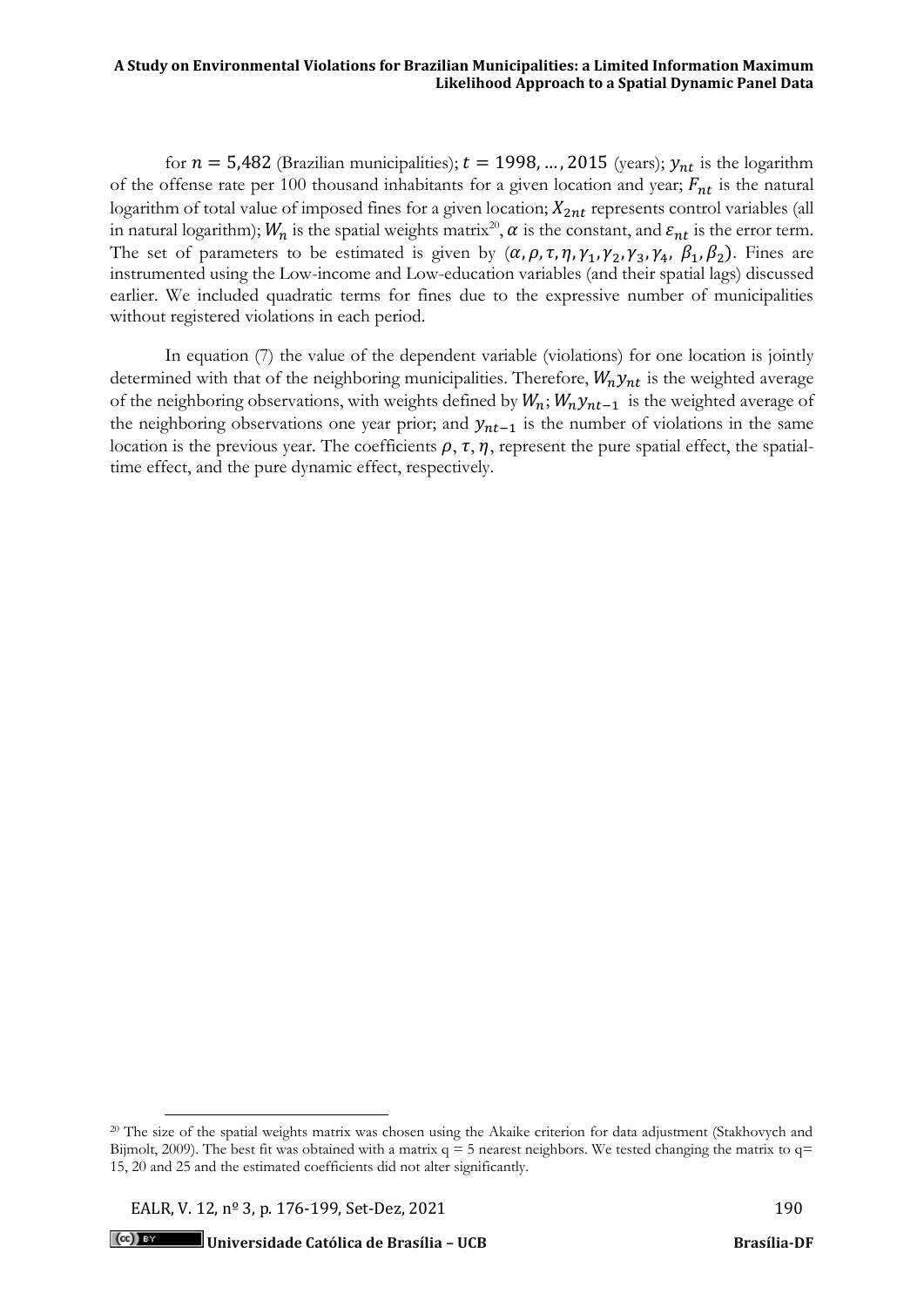

**Figure 7** - Bias and RMSE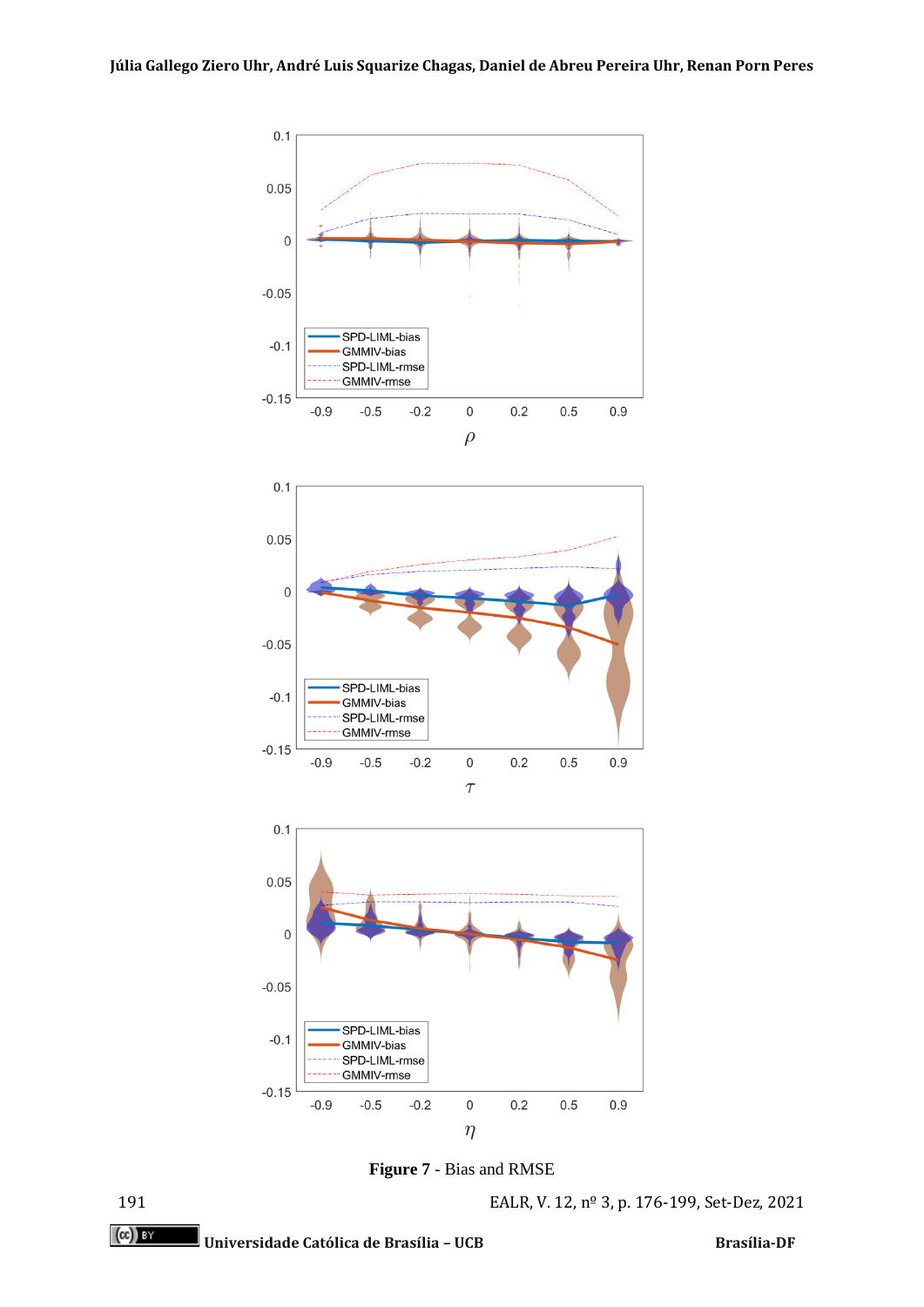# **6. Results and Discussion**

Results for the spatial dynamic model, not considering the endogeneity of fines, are shown in Table II and are separated by violation category (warnings, infractions, and all offenses).

| <b>Table II</b> – Results for the Spatial Dynamic Model |                 |                 |                       |  |  |  |
|---------------------------------------------------------|-----------------|-----------------|-----------------------|--|--|--|
|                                                         | Warnings        | Infractions     | <b>All Violations</b> |  |  |  |
| Time lag $(y_{nt-1})$                                   | $0.029243***$   | $0.034970***$   | $0.042539***$         |  |  |  |
| Spatial time lag $(W_n y_{nt-1})$                       | $0.005912**$    | $0.018367***$   | $0.005921**$          |  |  |  |
| Fines $(F_{nt})$                                        | $0.771677***$   | $0.450404***$   | $0.524978***$         |  |  |  |
| Square fines $(F_{nt}^2)$                               | $-0.060910***$  | $-0.018553***$  | $-0.024494***$        |  |  |  |
| Neighbors' fines $(W_n F_{nt})$                         | $-0.096080$ *** | $-0.088208$ *** | $-0.10057$ ***        |  |  |  |
| Neighbors' square fines $(W_n F_{nt}^2)$                | 0.002365        | $0.003921***$   | $0.003600$ ***        |  |  |  |
| Spatial lag $(W_n y_{nt})$                              | $0.357835***$   | $0.299750***$   | $0.363772***$         |  |  |  |
| $R^2$ (overall)                                         | 0.7392          | 0.7998          | 0.7800                |  |  |  |
| Log Likelihood                                          | $-291794.43$    | $-229706.81$    | $-369746$             |  |  |  |
| Akaike                                                  | 100.9233        | 80.0351         | 128.2811              |  |  |  |
| LM test no spatial lag                                  | 274.12***       | 24993.14***     | 45270.94***           |  |  |  |
| Robust LM no spatial lag                                | 2743474.5***    | 2285565.71***   | 5309068.54***         |  |  |  |
| LM test no spatial error                                | 107053.87***    | 89479.93***     | 140433.47***          |  |  |  |
| Robust LM no spatial error                              | 2850254.3***    | 2350052.50***   | 5404231.07***         |  |  |  |

**Notes:** Control variables are Pop., Rice, Sugar Cane, Cattle, Coal Extraction, Agro. GDP, Ind. GDP, Serv. GDP, and their spatial lags. Regressions include a constant, time and space FE. Levels of significance: \*\*\*1%, \*\*5%, \*10%. Num. of Obs.: 87,712.

The coefficients in Table II are estimated using dynamic spatial panel techniques, controlling for spatial and time-specific effects (Yu et al., 2008; Yu et al., 2012; Lee and Yu, 2010b<sup>21</sup>). Results for the Spatial LIML Estimator are presented in Table III also separated by violation category (warnings, infractions, and all offenses). The classic LM tests and the robust LM tests for choosing between lagged or error specifications in all estimations in Tables II and III point that the hypotheses of no spatially lagged dependent variable and no spatially autocorrelated error term are both rejected. However, the Robust LM tests indicate for all estimations in Tables II and III that the spatial lag specification is preferred to the spatial error model since the calculated values are slightly smaller for the no spatial lag hypothesis.

EALR, V. 12, nº 3, p. 176-199, Set-Dez, 2021 192

<sup>21</sup> Lee and Yu (2010b) develop a bias-corrected maximum likelihood estimator for the dynamic spatial panel specification with time-period fixed effects.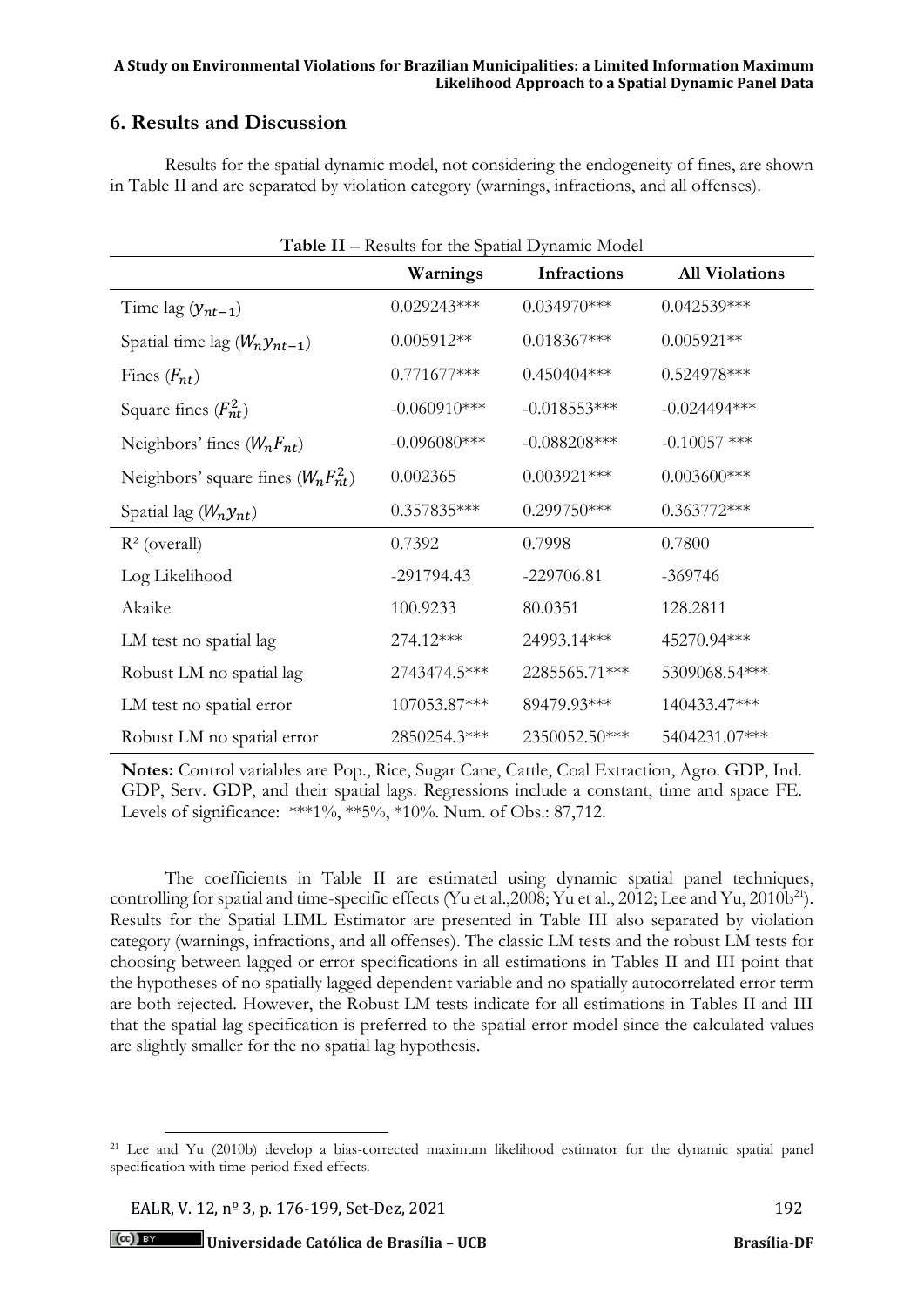|                                          | <b>Warnings</b> | <b>Infractions</b> | <b>All Violations</b> |
|------------------------------------------|-----------------|--------------------|-----------------------|
| Time lag $(y_{nt-1})$                    | 0.027987***     | $0.034461***$      | $0.041713***$         |
| Spatial time lag $(W_n y_{nt-1})$        | $0.004653*$     | 0.016672***        | $0.004643*$           |
| Fines $(F_{nt})$                         | 0.795785***     | 0.464668***        | 0.548639***           |
| Square fines $(F_{nt}^2)$                | $-0.062872***$  | $-0.019403$ ***    | $-0.026240***$        |
| Neighbors' fines $(W_n F_{nt})$          | $-0.103943***$  | $-0.092236***$     | $-0.105661***$        |
| Neighbors' square fines $(W_n F_{nt}^2)$ | $0.003220*$     | 0.004229***        | 0.004149***           |
| Spatial lag $(W_n y_{nt})$               | 0.349831***     | $0.294758$ ***     | 0.353774***           |
| $R2$ (overall)                           | 0.7371          | 0.8002             | 0.7808                |
| Log Likelihood                           | 2083745.8       | 1695662.9          | 1595747.3             |
| Akaike                                   | $-759.2350$     | $-617.6506$        | $-581.1983$           |
| LM test no spatial lag                   | 109.3325***     | 20897.43***        | 40666.20***           |
| Robust LM no spatial lag                 | 2618040.5***    | 2147774.83***      | 4910717.01***         |
| LM test no spatial error                 | 103430.38***    | 85855.17***        | 134076.47***          |
| Robust LM no spatial error               | 2721361.5***    | 2212732.58***      | 5004127.28***         |
| Anderson-Rubin test <sup>a</sup>         | 0.2655(0.876)   | 0.0031(0.998)      | 0.1993(0.905)         |

**Table III** – Results for the Spatial Dynamic Model with Endogeneity (SLIML Estimator)

**Notes:** Control variables are the same as Table II. Regressions include a const., time and space FE. Instruments: Low Income, Low Educ., and their spatial lags. <sup>a</sup>p-value is shown in parenthesis. Levels of significance: \*\*\*1%, \*\*5%, \*10%. Num. of Obs.: 87,712.

Ignoring spatial dependence in the disturbances might lead to a loss of efficiency, but the cost of ignoring spatial dependence in the dependent variable is high since the estimator of the coefficients for the remaining variables will be biased and inconsistent (LeSage and Pace, 2009; Greene, 2005). We also performed the Anderson and Rubin (1949) overidentification test (Davidson and MacKinnon, 1993) rejecting the hypothesis of weak instruments for all models in Table III.

The estimated coefficients for the pure spatial effect  $(W_n y_{nt})$ , the spatial-time effect  $(W_n y_{n-t-1})$ , and the pure dynamic effect  $(y_{n-t-1})$  in Tables II and III are all positive and significant across specifications, with combined values less than one (not explosive). They indicate the existence of time and space dependence for violations in all categories. Municipalities with more offenses in the past or that are surrounded by other municipalities with a high number of violations tend to present a higher number of assessments. That might indicate that some regions are more propitious for environmental offenses than others and that, because of it, IBAMA focuses continuously on the same locations in a process called *Regulator Targeting.* As pointed by Alm and Shimshack (2014), *Regulator Targeting* might build in a potentially misleading positive correlation between environmental violations and IBAMA actions, suggesting that assessments might be less effective than they really are. That is possibly why we observe positive signs instead of negative signs for these variables.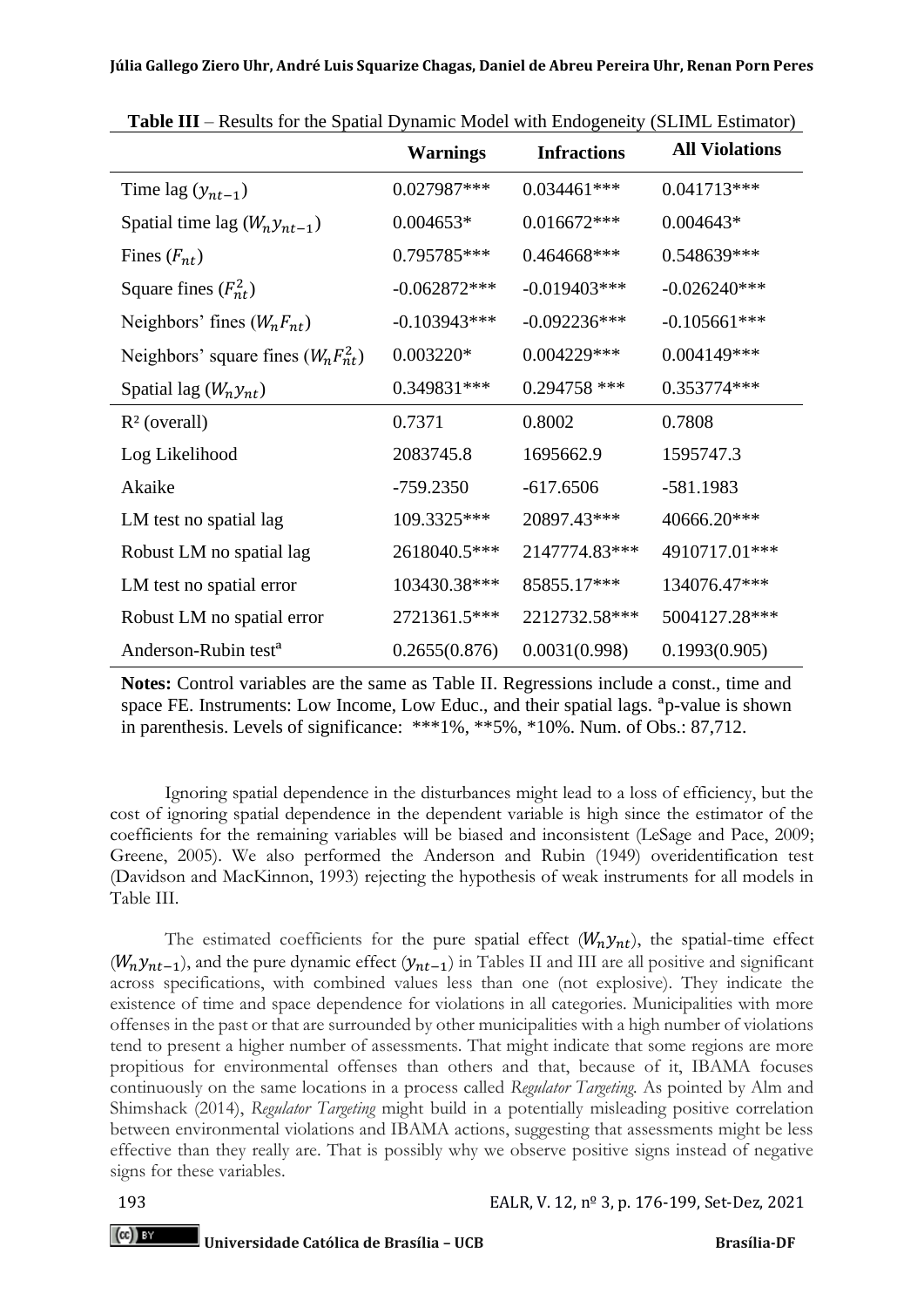The coefficient for Fines  $(F_{nt})$  is also positive and significant for all models in both estimation procedures, but the quadratic term  $(F_{nt}^2)$  is negative indicating the existence of an inflection point. As pointed before, we included a quadratic term due to the expressive number of municipalities without registered violations in each period. In a linear regression, this large number of zeros can pull the regression line down towards it, mixing up the interpretation of the effectiveness of sanction charges. With the quadratic term, we still consider those cases with zero offenses, but we can capture fine impacts more clearly. On the other way, fines applied in neighboring municipalities ( $W_n F_{nt}$ ) have a negative signal, with a positive quadratic effect ( $W_n F_{nt}^2$ ). However, these coefficients cannot be interpreted directly, because they do not represent the partial derivatives (LeSage and Pace, 2009). To do that we must calculate the direct (own-economy) and indirect effects (spillovers) as suggested by LeSage and Pace (2009). Direct, indirect, and total effects are presented in Table IV for the short-run and long-run (Elhorst, 2012) and were calculated for the Spatial Dynamic Model with Endogeneity only.

The calculated direct, indirect, and total effects have different magnitudes depending on the category of offense. For Fines, all three effects are positive and significative for all categories of violation in the short and long-run. For the quadratic term, all three effects are negative and significative. So, specific deterrence (direct effect), spillovers (indirect effect), and general deterrence (total effect) all obey an inverted U pattern, indicating the existence of an inflection point after which increases in sanction charges have a negative impact on violations at the same municipality and on neighboring locations. In Table V we present the maximum values for fines, also calculated for the Spatial Dynamic Model with Endogeneity for the short and long-run.

For warnings, amounts totaling more than 540 Reais are sufficient to discourage new violations in the same municipality where the fines were imposed (direct effect). Regarding neighbors (indirect effect), even fines totaling low values (around 110 Reais) are enough to discourage further offenses. Perhaps because these are less harmful violations with lower financial returns, only the observation that IBAMA is monitoring offenders (even with low penalties) is enough to deter potential offenders. When is considered both effects, inflection values calculated for specific deterrence are overestimated for the short and long terms in comparison to general deterrence values. When we consider spillover effects, the necessary value in applied fines to restrain warnings at the municipal level is reduced by 39%, to 330 Reais (total effect).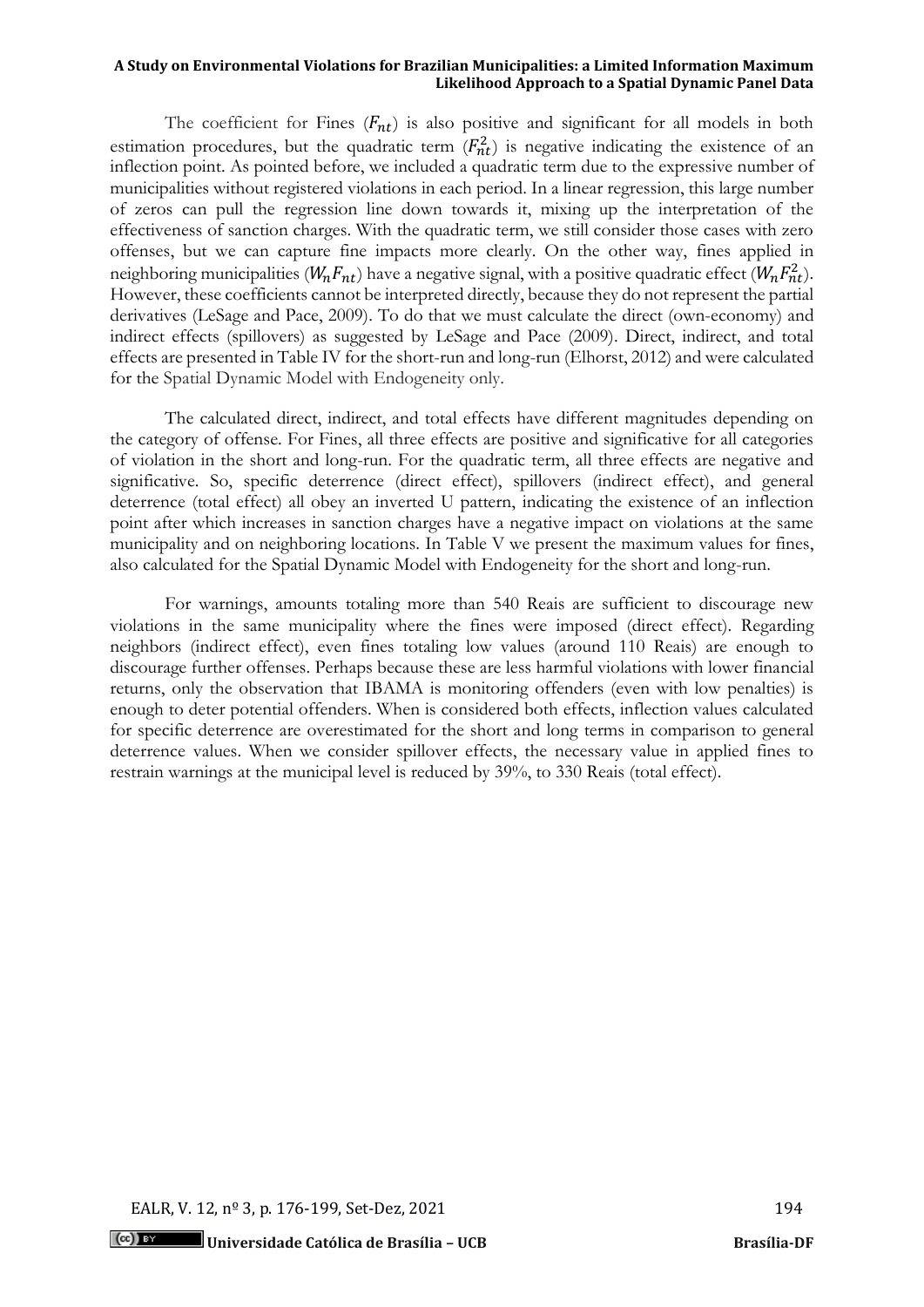|                     | <b>Short-term Effects</b> |           |           | Long-term Effects |            |            |
|---------------------|---------------------------|-----------|-----------|-------------------|------------|------------|
| Warnings            | Direct                    | Indirect  | Total     | Direct            | Indirect   | Total      |
| Fines               | 0.807837                  | 0.25626   | 1.0641    | 0.83266           | 0.28768    | 1.12034    |
| <b>Square Fines</b> | $-0.06417$                | $-0.0276$ | $-0.0918$ | $-0.06616$        | $-0.03044$ | $-0.0965$  |
| Infractions         | Direct                    | Indirect  | Total     | <b>Direct</b>     | Indirect   | Total      |
| Fines               | 0.467169                  | 0.06092   | 0.52809   | 0.48498           | 0.08439    | 0.56937    |
| <b>Square Fines</b> | $-0.01949$                | $-0.0020$ | $-0.0215$ | $-0.02023$        | $-0.00297$ | $-0.02311$ |
| All Violations      | <b>Direct</b>             | Indirect  | Total     | <b>Direct</b>     | Indirect   | Total      |
| Fines               | 0.554836                  | 0.13065   | 0.68549   | 0.580341          | 0.15812    | 0.73846    |
| <b>Square Fines</b> | $-0.02660$                | $-0.0076$ | $-0.0342$ | $-0.02783$        | $-0.0081$  | $-0.03683$ |

**Table IV –** Short-term and Long-term Direct and Indirect Effects

**Notes:** All significant at 1% level. The presented effects are the respective elasticities for the Spatial Dynamic Model with Endogeneity (SLIML Estimator) displayed in Table III.

For infractions, inflection values suggest that offenders observe (or consider) only high magnitudes of sanctions charges being applied in neighboring municipalities. For the short-run, IBAMA must apply fines totaling more than 3.2 million in neighboring localities to discourage new infractions. Considering the long-run, when the environmental authority's reputation in applying big fines is considered, the inflection value is reduced to around 1.4 million in fines. If sanction charges are too small, they are either not observed (IBAMA's actions aren't known) or aren't big enough to discourage offenders (they are known, but not intense enough). If we only consider specific deterrence, inflection values for infractions are underestimated. The necessary value in applied fines to restrain infractions at the municipal level is around 213 thousand Reais, 33% higher than the calculated value for the direct effect.

We have found evidence that there is a *pedagogic deterrent effect* associated with fine values. Sanction charges imposed in the municipality of the infraction and in the neighborhood, are important to discourage new offenses. Low fine values encourage further violations, but the quadratic effect of sanction charges shows that after certain values, offenses fall. However, IBAMA's reputation for imposing heavy fines on neighboring municipalities appears to be important only in the case of Infractions. In the case of Warnings, even low values applied in neighboring municipalities are sufficient to discourage further violations, suggesting that, for this category of offense, monitoring may be more important than the imposed penalty. Considering all violations, for the long run, fines above 33.7 thousand applied in one municipality are already sufficient to deter offenses in the same municipality. When we consider the indirect effects (spillovers), the necessary fine values applied in the municipality and in the neighboring localities is of 22.6 thousand (general deterrence).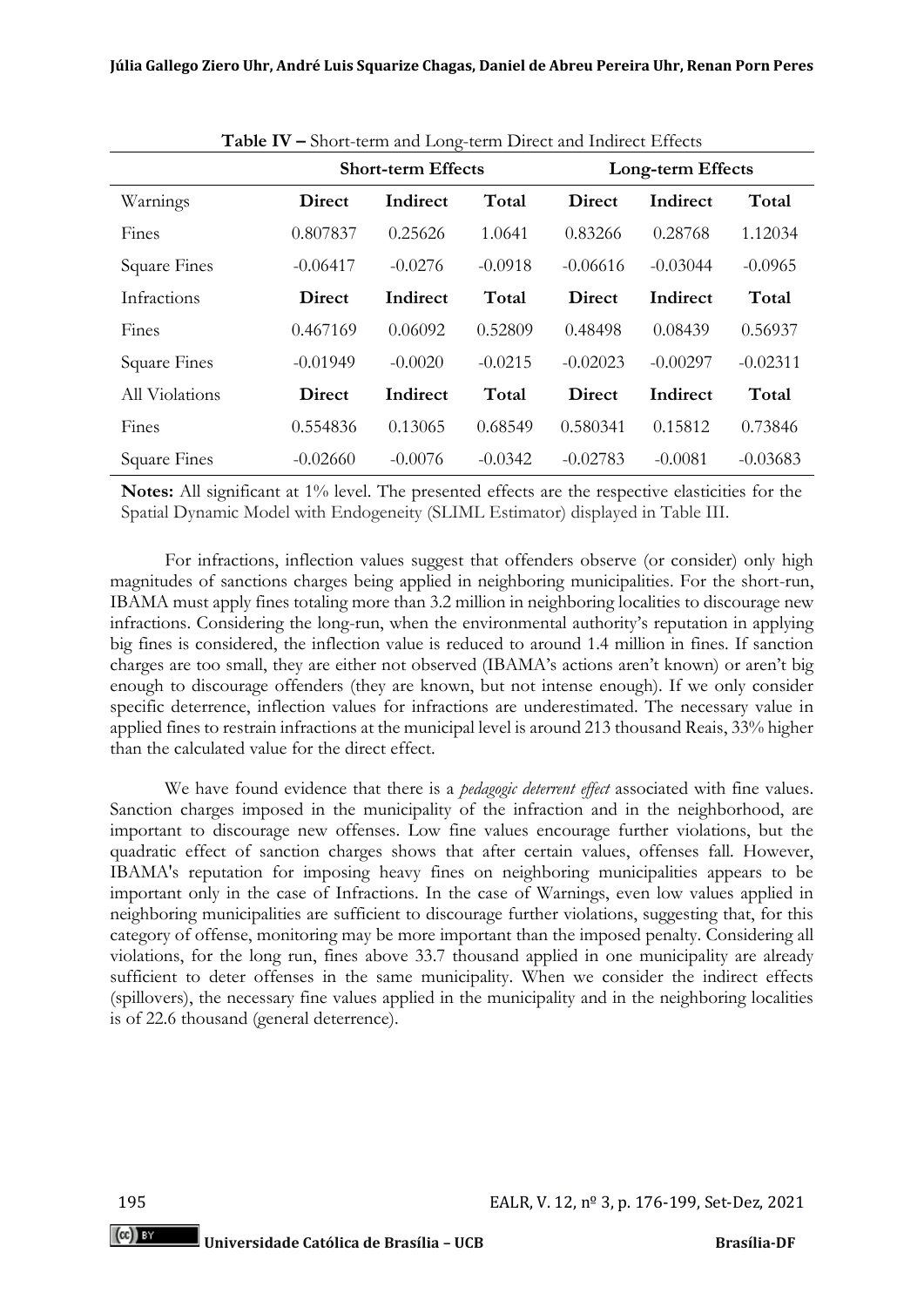|                | Short-term    |           |         | Long-term |           |         |
|----------------|---------------|-----------|---------|-----------|-----------|---------|
|                | <b>Direct</b> | Indirect  | Total   | Direct    | Indirect  | Total   |
| Warnings       | 542           | 104       | 330     | 540       | 113       | 330     |
| Infractions    | 160,638       | 3,276,057 | 213,510 | 160,875   | 1,465,662 | 213,510 |
| All Violations | 33,835        | 5,500     | 22,610  | 33,774    | 6,536     | 22,610  |

**Table V – Short-term and Long-term Inflection Values for Fines**  $(R<sup>2</sup>)$ 

**Notes:** Maximum values calculated for the Spatial Dynamic Model with Endogeneity (SDLIML Estimator), displayed in Table III.

# **7. Conclusions**

We found evidence for the existence of time and space dependence for environmental violations in all categories studied. Municipalities with more offenses in the past or that are surrounded by other municipalities with a high number of violations tend to present a higher number of assessments. Regulator Targeting is the possible explanation for that result. We also found evidence that there is a *pedagogic deterrent effect* associated with fine values. Sanction charges imposed in the municipality and in the neighborhood are important to discourage new offenses. Low fine values encourage further violations, but the quadratic effect of sanction charges shows that after certain values, offenses fall. This result can open the discussion and base future public policies about changes in the minimum values of fines.

On the other way, increased sanction charges won't be effective if fines aren't collected at all. As pointed by Da Silva and Bernard (2016), only a small number of fines are paid. For future research, we are working on separating assessments by payment status to consider prescriptions, cancellations and other issues associated with non-payment.

# **8. References**

- AFSAH S., Laplante, B., Wheeler, D., (1996). **Controlling industrial pollution: A new paradigm.** Policy research working papers. Washington, DC: World Bank.
- AKLIN, M., Bayer, P., Harish, S. P., Uperlainen, J., (2014). **Who blames corruption for the poor enforcement of environmental laws? Survey evidence from Brazil.** Environ. Econ. Policy Stud. 16, 241-262.
- ALM, J., Shimschak, J., (2014). **Enforcement and Compliance: Lessons from Pollution, Safety, and Tax Settings.** Working Paper 1409. Tulane Economics Working Paper Series.
- ALMER, C., Goeschl, T., (2010). **Environmental crime and punishment: Empirical evidence from the German penal code.** Land Economics, 86(4), 707-726.
- ANDERSON, T. W., Rubin, H., (1949). **Estimation of the parameters of a single equation in a complete system of stochastic equations.** Annals of Mathematical Statistics, 20, 46– 63.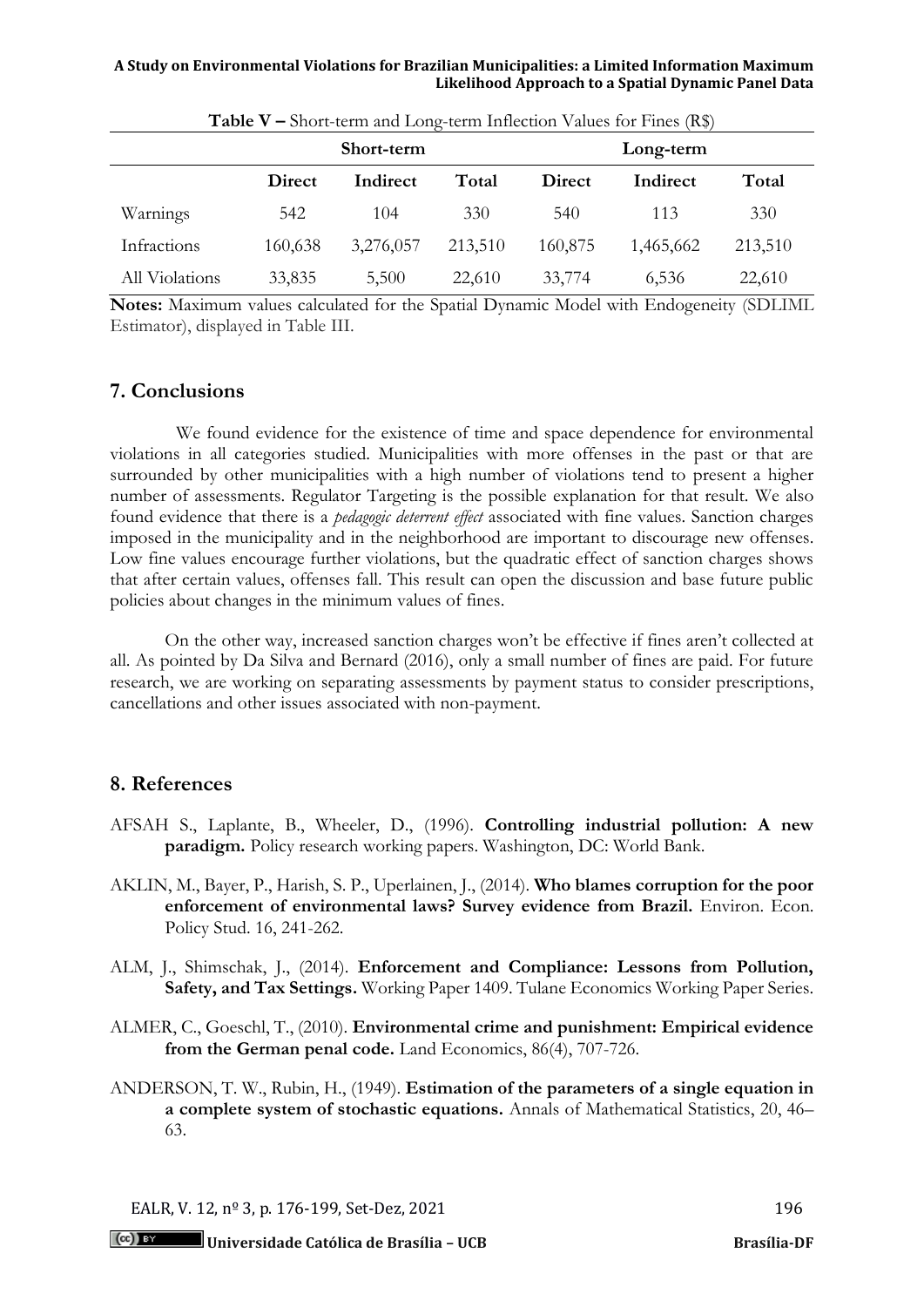- ANSELIN, L., Gallo, J. L., Jayet, H., (2008). **Spatial Panel Econometrics.** In: Mátyas, L., Sevestre, P. (Eds.), The econometrics of panel data. Springer, Berlin.
- ANTON, W. R. Q., Deltas, G., Khanna, M., (2004). **Incentives for environmental selfregulation and implications for environmental performance.** Journal of Environmental Economics and Management, 48, 632-654.
- ASSUNÇÃO, J., Gandour, C., Rocha, R., (2013). DETERing deforestation in the Brazilian Amazon: Environmental monitoring and law enforcement. Climate Policy Initiative Report, PUC – RIO, May. Available at Report, PUC – RIO, May. Available at [<https://climatepolicyinitiative.org/publication/deterring-deforestation-in-the-brazilian](https://climatepolicyinitiative.org/publication/deterring-deforestation-in-the-brazilian-amazon-environmental-monitoring-and-law-enforcement/)[amazon-environmental-monitoring-and-law-enforcement/>](https://climatepolicyinitiative.org/publication/deterring-deforestation-in-the-brazilian-amazon-environmental-monitoring-and-law-enforcement/)
- BECKER, G. S., (1968). **Crime and punishment: An economic approach.** Journal of Political Economy, 76 (2), 169-217.
- CHOMITZ, K., Thomas, T., (2003). **Determinants of Land Use in Amazonia: A fine-scale Spatial Analysis.** American Journal of Agricultural Economics 85 (4), 1016-1028.
- DA SILVA, E., Bernard, E., (2016). **Inefficiency in the fight against wildlife crime in Brazil.** Oryx, 50(3), 468-473. doi:10.1017/S0030605314001082
- DA SILVA, D. F. C., Elhorst, J. P., Silveira Neto, R. M., (2016). **A Spatial Economic Model and Spatial Econometric Analysis of Population Dynamics in Brazilian MCAs.** Proceedings of the 42ndd Brazilian Economics Meeting from ANPEC (Brazilian Association of Graduate Programs in Economics).
- DASGUPTA, S., Hettige, H., Wheeler, D., (2000). **What improves environmental compliance? Evidence from Mexican industry.** J. of Environ. Economics and Management, 39, 39- 66.
- DAVIDSON, R., MacKinnon, J. G. **Estimation and inference in econometrics.** Oxford University Press, 1993.
- DE OLIVEIRA, J.A.P., (2002). **Implementing environmental policies in developing countries through decentralization: The case of protected areas in Bahia, Brazil.** World Development 30 (10), 1713-1736.
- DRUMMOND, J., Barros-Platiau, A. F., (2006). **Brazilian environmental laws and policies, 1934-2002: A critical overview.** Law Policy 28 (1), 83-108.
- EARNHART, D., Friesen, L., (2013). **Can punishment generate specific deterrence without updating? Analysis of a stated choice scenario. Environ.** Resource Econ. 56, 379-397.
- ELHORST, J. P., (2012). **Dynamic spatial panels: models, methods, and inferences.** Journal of Geographical Systems 14, 5-28.
- GRAY, W., Deily, M., (1996). **Compliance and enforcement: Air pollution regulation in the U.S. steel industry.** Journal of Environmental Economics and Management, 31, 96-111.
- GRAY, W. B., Shadbegian, R. J., (2007). **The environmental performance of polluting plants: A spatial analysis.** Journal of Regional Science, 47(1), 63 - 84.
-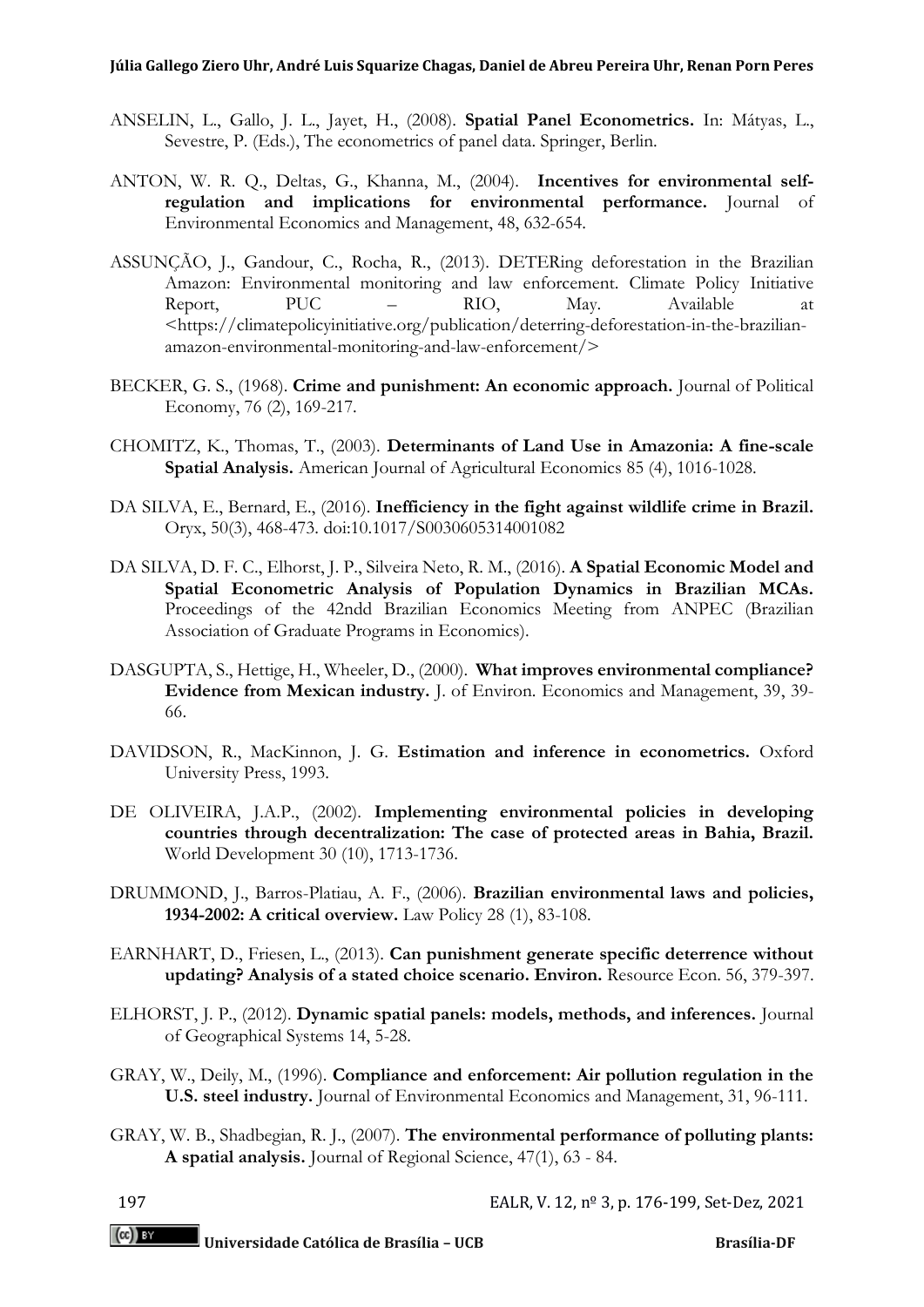- GRAY, W. B., Shimshack, J. P., (2011). **The effectiveness of environmental monitoring: Review of the empirical evidence.** Review of Environ. Economics and Policy, 5(1), 3- 24.
- GREENE, W. H., (2005). **Econometric analysis.** Pearson, New Jersey, 5th edition.
- HELLAND, E., (1998). **The enforcement of pollution control laws: Inspections, violations, and self-reporting.** Review of Economics and Statistics, 80, 141-153.
- IBAMA (Instituto Brasileiro do Meio Ambiente e dos Recursos Naturais Renováveis), (2008). Relatório de Gestão. Available at [<http://www.ibama.gov.br/auditorias/relatorios>](http://www.ibama.gov.br/auditorias/relatorios)
- IBAMA (Instituto Brasileiro do Meio Ambiente e dos Recursos Naturais Renováveis), (2009). Relatório de Gestão. Available at [<http://www.ibama.gov.br/auditorias/relatorios>](http://www.ibama.gov.br/auditorias/relatorios)
- IBAMA (Instituto Brasileiro do Meio Ambiente e dos Recursos Naturais Renováveis), (2010). Relatório de Gestão. Available at [<http://www.ibama.gov.br/auditorias/relatorios>](http://www.ibama.gov.br/auditorias/relatorios)
- LAPLANTE, B., Rilstone, P., (1996). **Environmental inspections and emissions in the pulp and paper industry in Quebec.** Journal of Environ. Economics and Management, 31, 19-36.
- LEE, L., Yu, J., (2010a). **Some recent developments in spatial panel data models.** Regional Science and Urban Economics, 40, 255-271.
- LEE, L. F., Yu, J., (2010b). **A spatial dynamic panel data model with both time and individual fixed effects.** Econometric Theory, 26, 564-597.
- LESAGE, J. P., Pace, R. K., (2009). **Introduction to spatial econometrics.** CRC Press and Taylor & Francis Group, Boca Raton, FL.
- LIU, X., (2012). **On the consistency of the LIML estimator of a spatial autoregressive model with many instruments.** Economics Letters, 116, 472–475.
- MAGAT, W. A., Viscusi, W. K., (1990). **Effectiveness of the EPA's regulatory enforcement: The case of industrial effluent standards.** Journal of Law and Economics, 30, 331-360.
- MARGULIS, S., (2003). **Causas do Desmatamento na Amazônia Brasileira.** Banco Mundial.
- NADEAU, L. W., (1997). **EPA effectiveness at reducing the duration of plant-level noncompliance.** Journal of Environmental Economics and Management, 34, 54-78.
- OLIVEIRA, R. C.; Almeida, E.; Freguglia, R. S.; Barreto, R. C. S., (2011). **Desmatamento e Crescimento Econômico no Brasil: Uma análise da Curva de Kuznets Ambiental para a Amazônia Legal.** Revista de Economia e Sociologia Rural (RESR), 49 (03), 709- 740.
- PFAFF, A. S. P., (1999). **What Drives Deforestation in the Brazilian Amazon?** Journal of Environmental Economics and Management, 37, 26-43.
- PFAFF, A. S. P., Robalino, J., Walker, R., Reis, E., Perz, S., Boher, C., Aldrich., S., (2007). **Road Investment, Spatial Intensification, and Deforestation in the Brazilian Amazon**. Journal of Regional Science, 47 (1), 109-123.

EALR, V. 12, nº 3, p. 176-199, Set-Dez, 2021 198